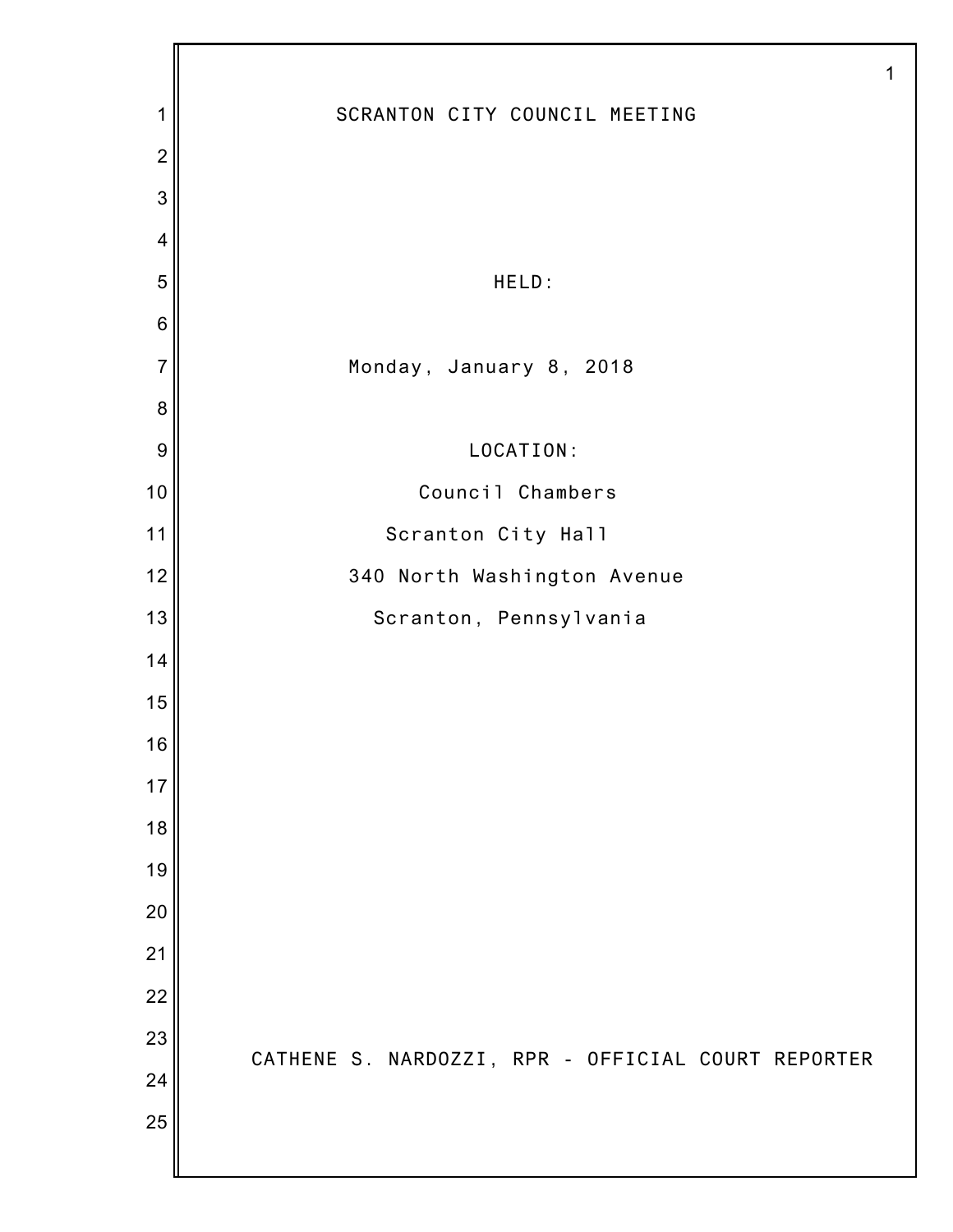| 1                                                                                                     | CITY OF SCRANTON COUNCIL:                                                                                                                                                                                          |
|-------------------------------------------------------------------------------------------------------|--------------------------------------------------------------------------------------------------------------------------------------------------------------------------------------------------------------------|
| $\overline{2}$<br>3<br>$\overline{4}$<br>5<br>6<br>$\overline{7}$<br>8<br>9<br>$10$<br>11<br>12<br>13 | PATRICK ROGAN, PRESIDENT<br>TIM PERRY, VICE PRESIDENT<br>WAYNE EVANS<br>WILLIAM GAUGHAN<br><b>KYLE DONAHUE</b><br>LORI REED, CITY CLERK<br>KATHY CARRERA, ASSISTANT CITY CLERK<br>AMIL MINORA, ESQUIRE - SOLICITOR |
| 14<br>15<br>16<br>17<br>18<br>19<br>20<br>21<br>$\overline{22}$<br>23<br>24<br>25                     |                                                                                                                                                                                                                    |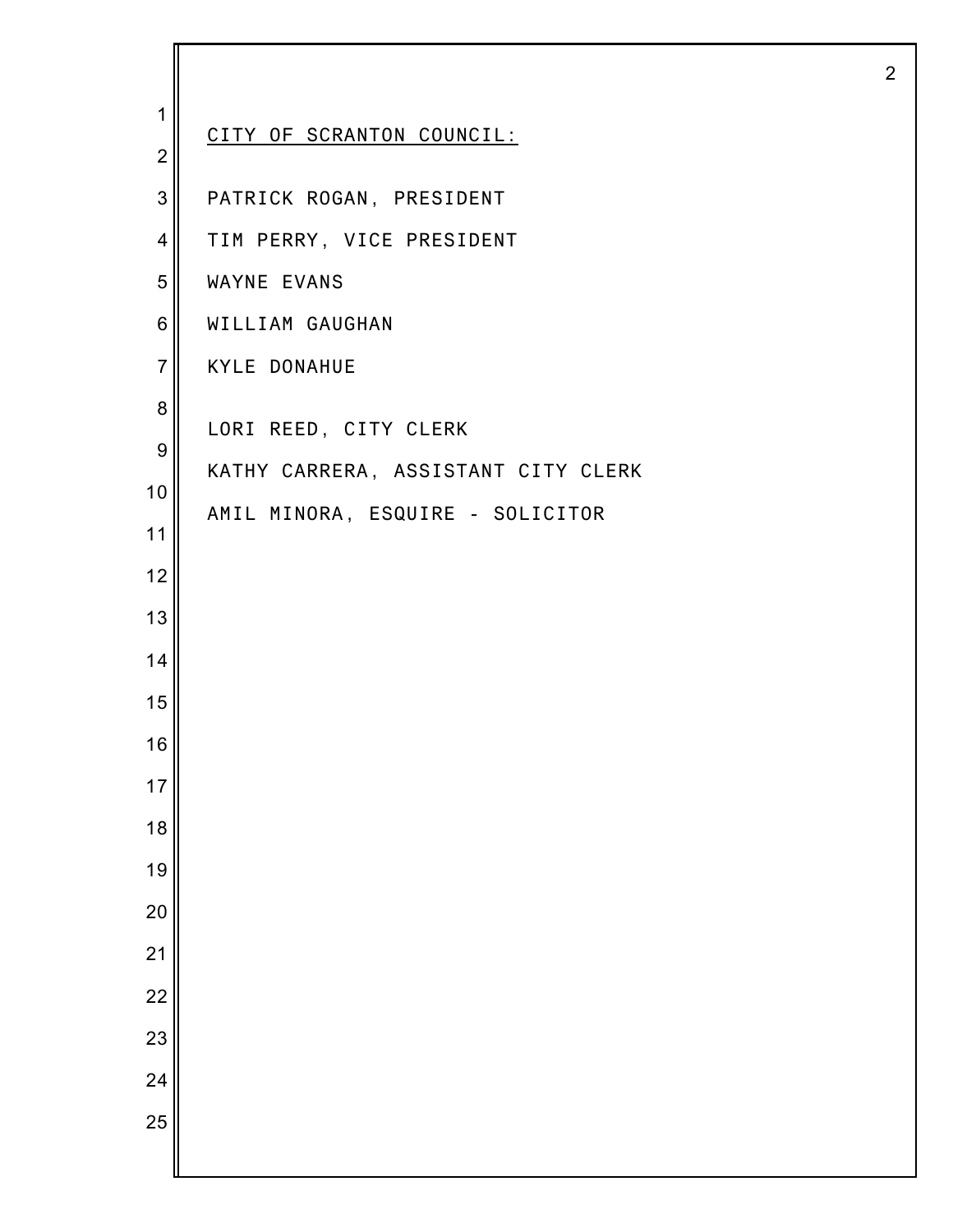|                | 3                                                      |
|----------------|--------------------------------------------------------|
| 1              | (Pledge of Allegiance recited and moment of reflection |
| $\overline{2}$ | observed.)                                             |
| 3              | MR. ROGAN: Roll call, please.                          |
| 4              | MS. CARRERA: Mr. Perry.                                |
| 5              | MR. PERRY: Here.                                       |
| 6              | MS. CARRERA: Mr. Donahue.                              |
| $\overline{7}$ | MR. DONAHUE: Here.                                     |
| 8              | MS. CARRERA: Mr. Evans.                                |
| 9              | MR. EVANS: Here.                                       |
| 10             | MS. CARRERA: Mr. Gaughan.                              |
| 11             | MR. GAUGHAN: Here.                                     |
| 12             | MS. CARRERA: Mr. Rogan.                                |
| 13             | MR. ROGAN: Here. Dispense with                         |
| 14             | reading of the minutes.                                |
| 15             | MS. REED: 3-A. MINUTES OF THE                          |
| 16             | SOLID WASTE ADVISORY COMMITTEE MEETINGS HELD           |
| 17             | MAY 30, 2017, SEPTEMBER 26, 2017 AND OCTOBER           |
| 18             | 24, 2017.                                              |
| 19             | MR. ROGAN: Are there any comments?                     |
| 20             | If not, received and filed.                            |
| 21             | MS. REED: 3-B. CHECK RECEIVED IN                       |
| 22             | THE AMOUNT OF \$200,000.00 FROM THE                    |
| 23             | UNIVERSITY OF SCRANTON, WHICH IS PAYMENT IN            |
| 24             | LIEU OF TAXES FOR THE CITY OF SCRANTON.                |
| 25             | PILOT.                                                 |
|                |                                                        |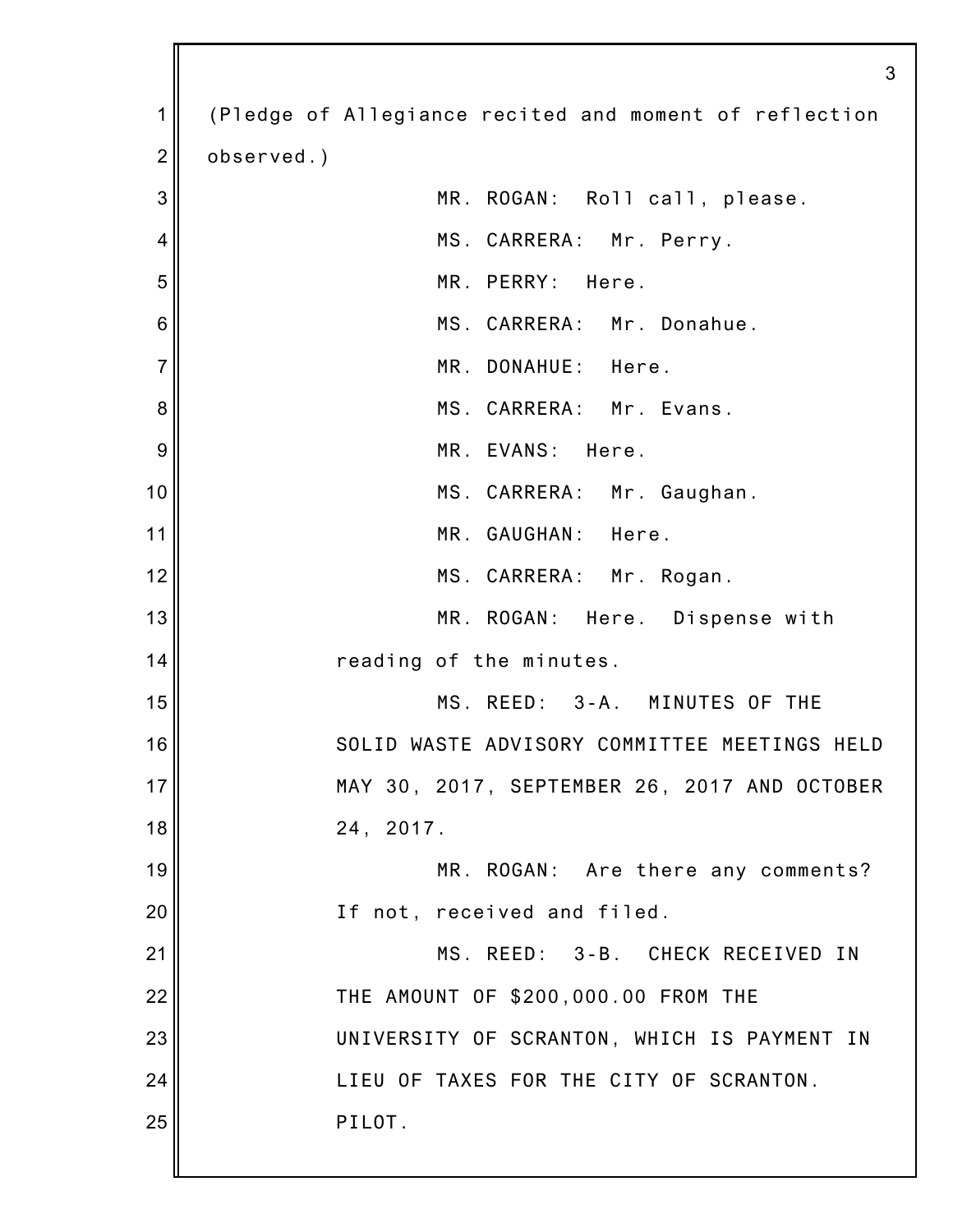|                | $\overline{4}$                              |
|----------------|---------------------------------------------|
| 1              | MR. ROGAN: Are there any comments?          |
| $\overline{2}$ | If not, received and filed.                 |
| 3              | MS. REED: 3-C. AGENDA FOR THE               |
| 4              | BOARD OF ZONING APPEALS MEETING HELD        |
| 5              | <b>DECEMBER</b>                             |
| 6              | 13, 2017.                                   |
| $\overline{7}$ | MR. ROGAN: Are there any comments?          |
| 8              | If not, received and filed.                 |
| 9              | MS. REED: 3-D. CONTROLLER'S REPORT          |
| 10             | FOR MONTH ENDING NOVEMBER 30, 2017.         |
| 11             | MR. ROGAN: Are there any comments?          |
| 12             | If not, received and filed.                 |
| 13             | MS. REED: 3-E. MINUTES OF THE               |
| 14             | SCRANTON FIREFIGHTERS PENSION COMMISSION    |
| 15             | MEETING HELD NOVEMBER 15, 2017.             |
| 16             | MR. ROGAN: Are there any comments?          |
| 17             | If not, received and filed.                 |
| 18             | MS. REED: 3-F. MINUTES OF THE               |
| 19             | NON-UNIFORM MUNICIPAL PENSION BOARD MEETING |
| 20             | HELD NOVEMBER 15, 2017.                     |
| 21             | MR. ROGAN: Are there any comments?          |
| 22             | If not, received and filed.                 |
| 23             | MS. REED: 3-G. MINUTES OF THE               |
| 24             | SCRANTON POLICE PENSION COMMISSION MEETING  |
| 25             | HELD NOVEMBER 15, 2017.                     |
|                |                                             |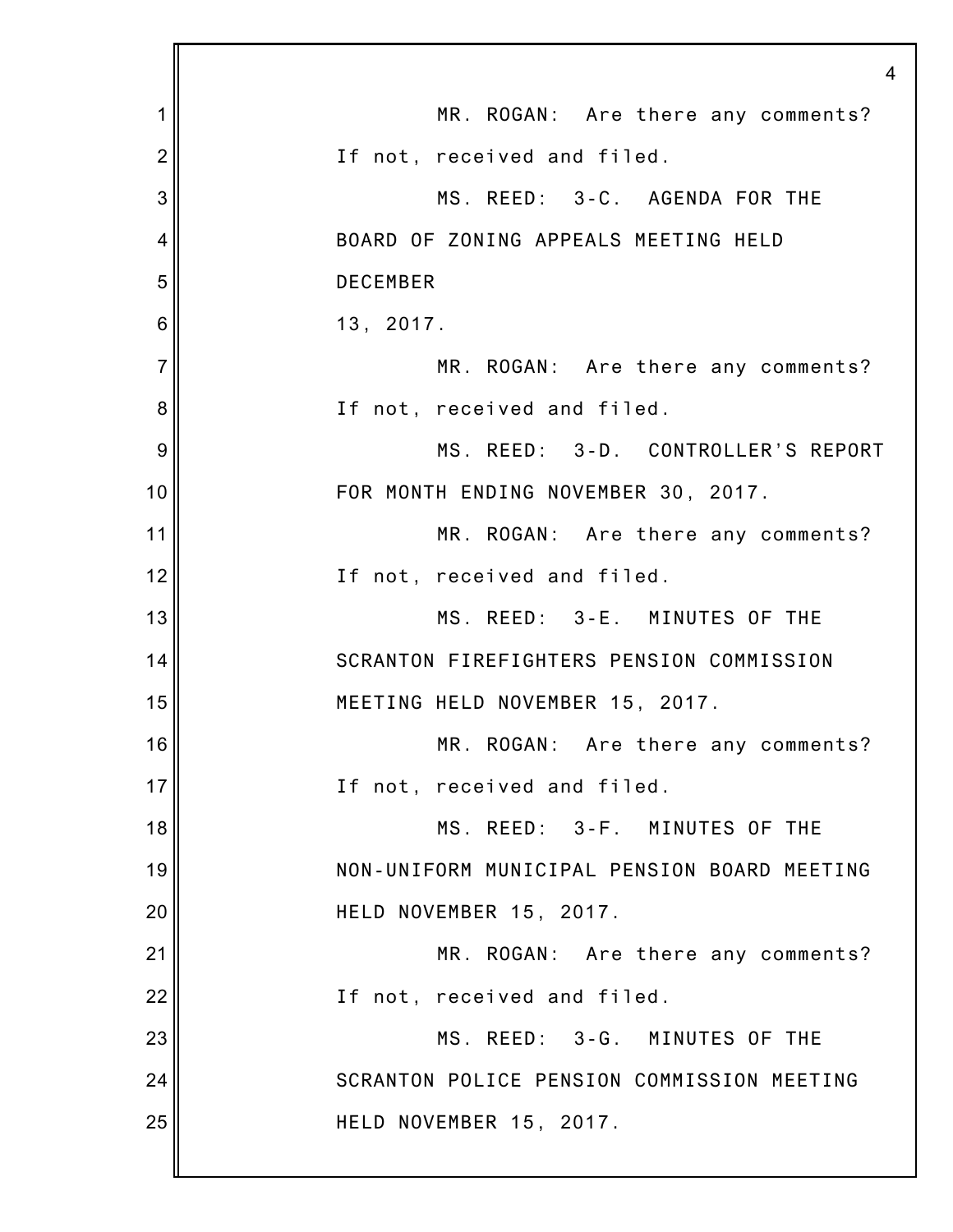|                | 5                                            |
|----------------|----------------------------------------------|
| 1              | MR. ROGAN: Are there any comments?           |
| $\overline{2}$ | If not, received and filed.                  |
| 3              | MS. REED: 3-H. MINUTES OF THE                |
| 4              | COMPOSITE PENSION BOARD MEETING HELD         |
| 5              | NOVEMBER 15, 2017.                           |
| 6              | MR. ROGAN: Are there any comments?           |
| $\overline{7}$ | If not, received and filed.                  |
| 8              | MS. REED: 3-I. AGENDA FOR THE                |
| 9              | NON-UNIFORM MUNICIPAL PENSION BOARD MEETING  |
| 10             | HELD DECEMBER 20, 2017.                      |
| 11             | MR. ROGAN: Are there any comments?           |
| 12             | If not, received and filed.                  |
| 13             | MS. REED: 3-J. MINUTES OF THE                |
| 14             | COMPOSITE PENSION BOARD SPECIAL MEETING HELD |
| 15             | NOVEMBER 29, 2017.                           |
| 16             | MR. ROGAN: Are there any comments?           |
| 17             | If not, received and filed.                  |
| 18             | MS. REED: 3-K. TAX ASSESSOR'S                |
| 19             | REPORT FOR HEARING DATE TO BE HELD JANUARY   |
| 20             | 10, 2018.                                    |
| 21             | MR. ROGAN: Are there any comments?           |
| 22             | If not, received and filed.                  |
| 23             | MS. REED: 3-L. CHECK RECEIVED IN             |
| 24             | THE AMOUNT OF \$1,000.00 FROM COVENANT       |
| 25             | PRESBYTERIAN CHURCH, WHICH IS PAYMENT IN     |
|                |                                              |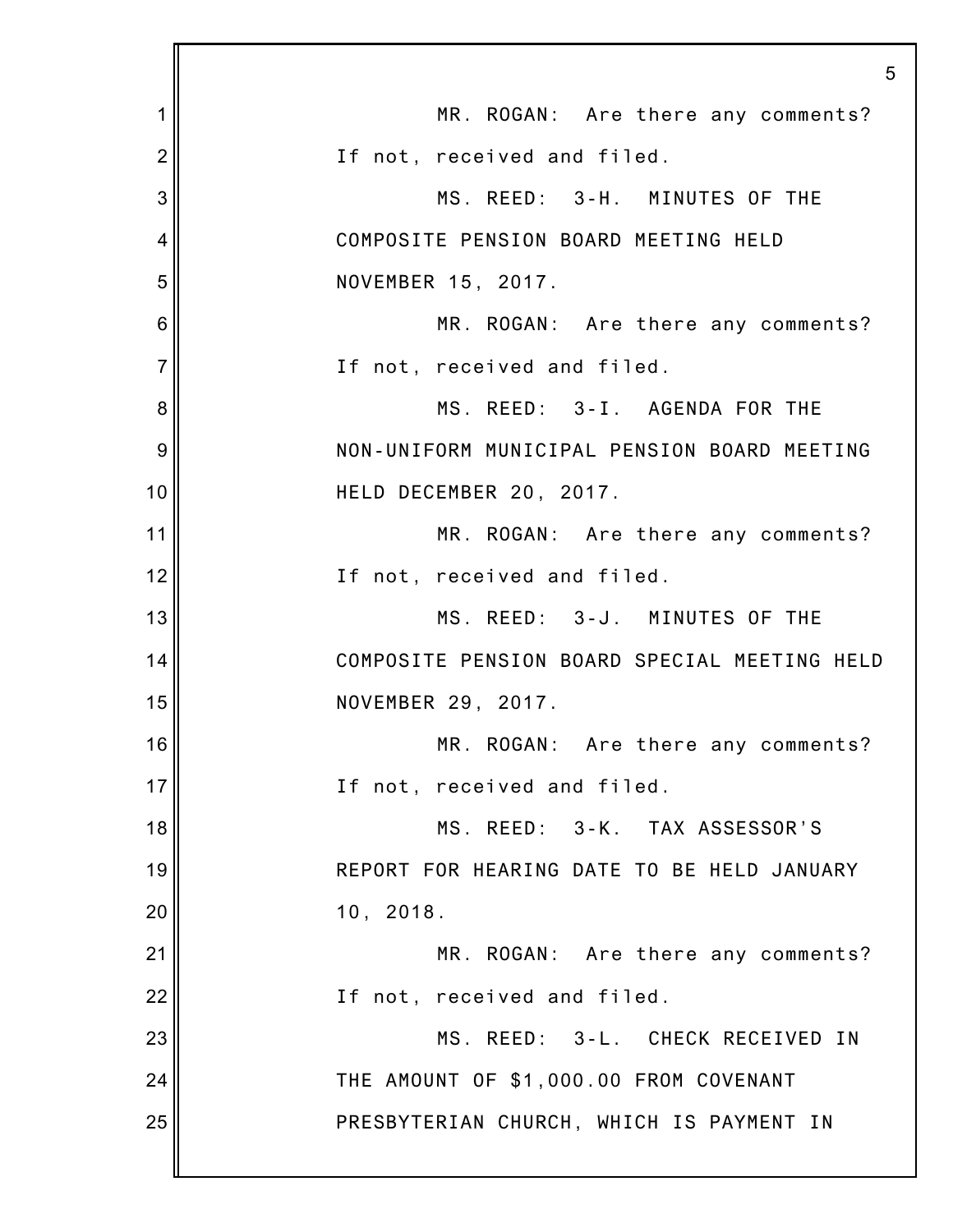|                | 6                                            |
|----------------|----------------------------------------------|
| 1              | LIEU OF TAXES FOR THE CITY OF SCRANTON.      |
| $\overline{2}$ | PILOT.                                       |
| 3              | MR. ROGAN: Are there any comments?           |
| 4              | If not, received and filed.                  |
| 5              | MS. REED: 3-M. SINGLE TAX OFFICE             |
| 6              | FINANCIAL STATEMENTS FOR THE YEAR ENDED      |
| $\overline{7}$ | DECEMBER 31, 2015.                           |
| 8              | MR. ROGAN: Are there any comments?           |
| 9              | If not, received and filed. Do any council   |
| 10             | members have announcements at this time?     |
| 11             | MR. GAUGHAN: Yes, I just have one.           |
| 12             | I just wanted to mention that on January 27  |
| 13             | at Montage Mountain they will be holding the |
| 14             | polar plunge for the friends of Shannon      |
| 15             | McDonough. This group has donated to over    |
| 16             | 20 young individuals battling cancer right   |
| 17             | here in northeastern Pennsylvania.<br>This   |
| 18             | will be the fifth annual polar plunge from 9 |
| 19             | a.m. to 3 p.m. on January 27, at Montage     |
| 20             | Mountain in Scranton.                        |
| 21             | This group is calling on caring              |
| 22             | businesses and individuals alike to support  |
| 23             | this community event. They are seeking gift  |
| 24             | cards, gift baskets which will be displayed  |
| 25             | and raffled at the event among a number of   |
|                |                                              |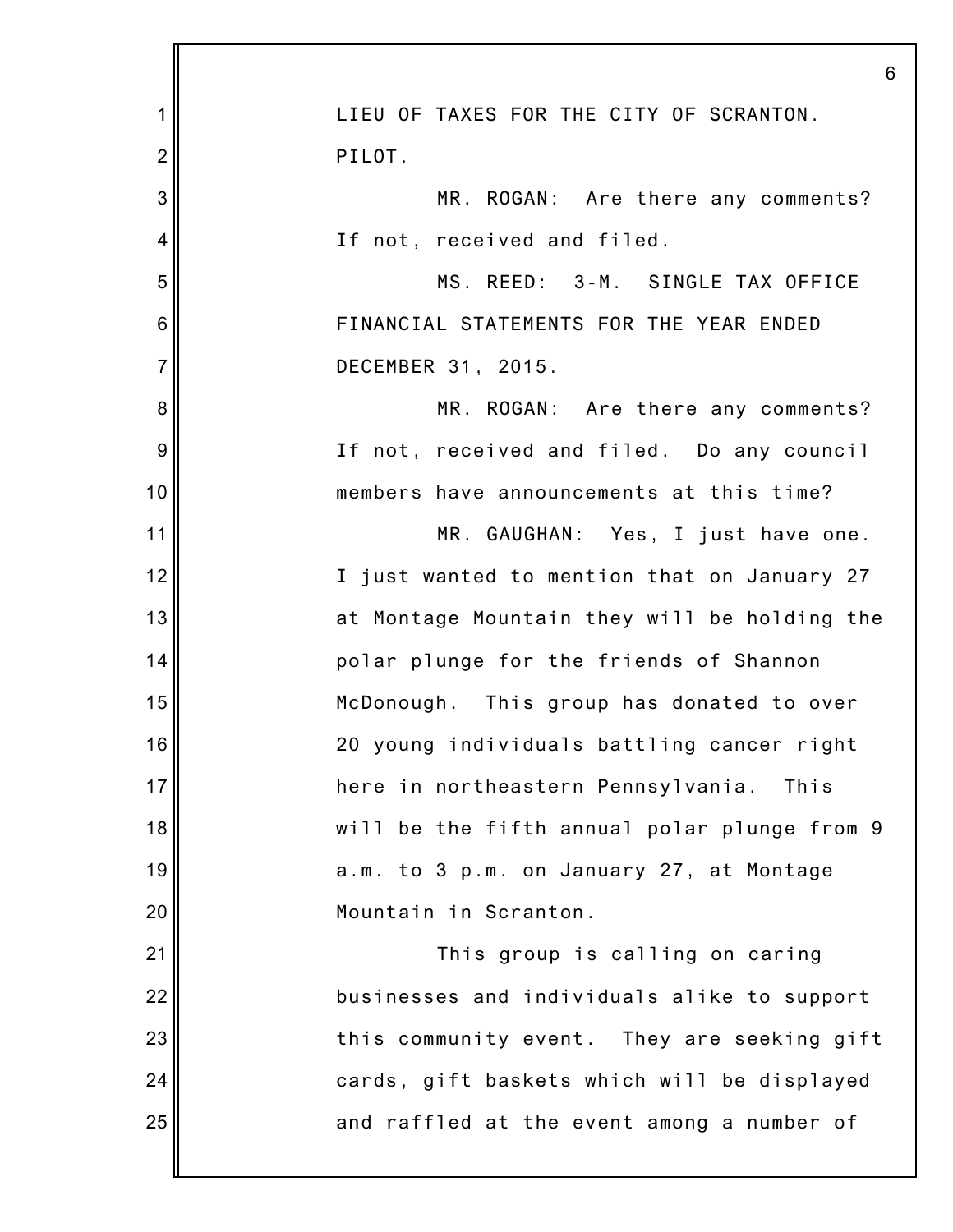|                 | 7                                            |
|-----------------|----------------------------------------------|
| 1               | other things.                                |
| $\overline{2}$  | There are prizes, a DJ, food, health         |
| 3               | related vendors and you can find out more at |
| $\overline{4}$  | www.friendsofshannonmcdonough.com. Thank     |
| 5               | you.                                         |
| $6\phantom{1}6$ | MR. ROGAN: Anyone else? Next                 |
| $\overline{7}$  | Monday, January 15, is Martin Luther King    |
| 8               | Junior Day. Council will not meet due to     |
| 9               | the holiday. City hall will be closed this   |
| 10              | DPW is also off on the 15th. Refuse<br>day.  |
| 11              | and recycling will be one day behind next    |
| 12              | The DPW director notified us that<br>week.   |
| 13              | crews will be collecting Christmas trees     |
| 14              | which are left on the curb until the end of  |
| 15              | the month. All trees will be recycled.       |
| 16              | City council will have their next            |
| 17              | regularly scheduled meeting on Monday,       |
| 18              | January 22, at 6 p.m.                        |
| 19              | MS. REED: FOURTH ORDER. CITIZENS'            |
| 20              | PARTICIPATION.                               |
| 21              | (The following speakers offered              |
| 22              | public comment:                              |
| 23              | JOAN HODOWANITZ. LAWRENCE SYKES.             |
| 24              | ALBERT YOUNG. JIM MCCRONE. LENNY SREBRO.     |
| 25              | RON ELLMAN. GLYNNIS JOHNS. JOHN FOLEY.       |
|                 |                                              |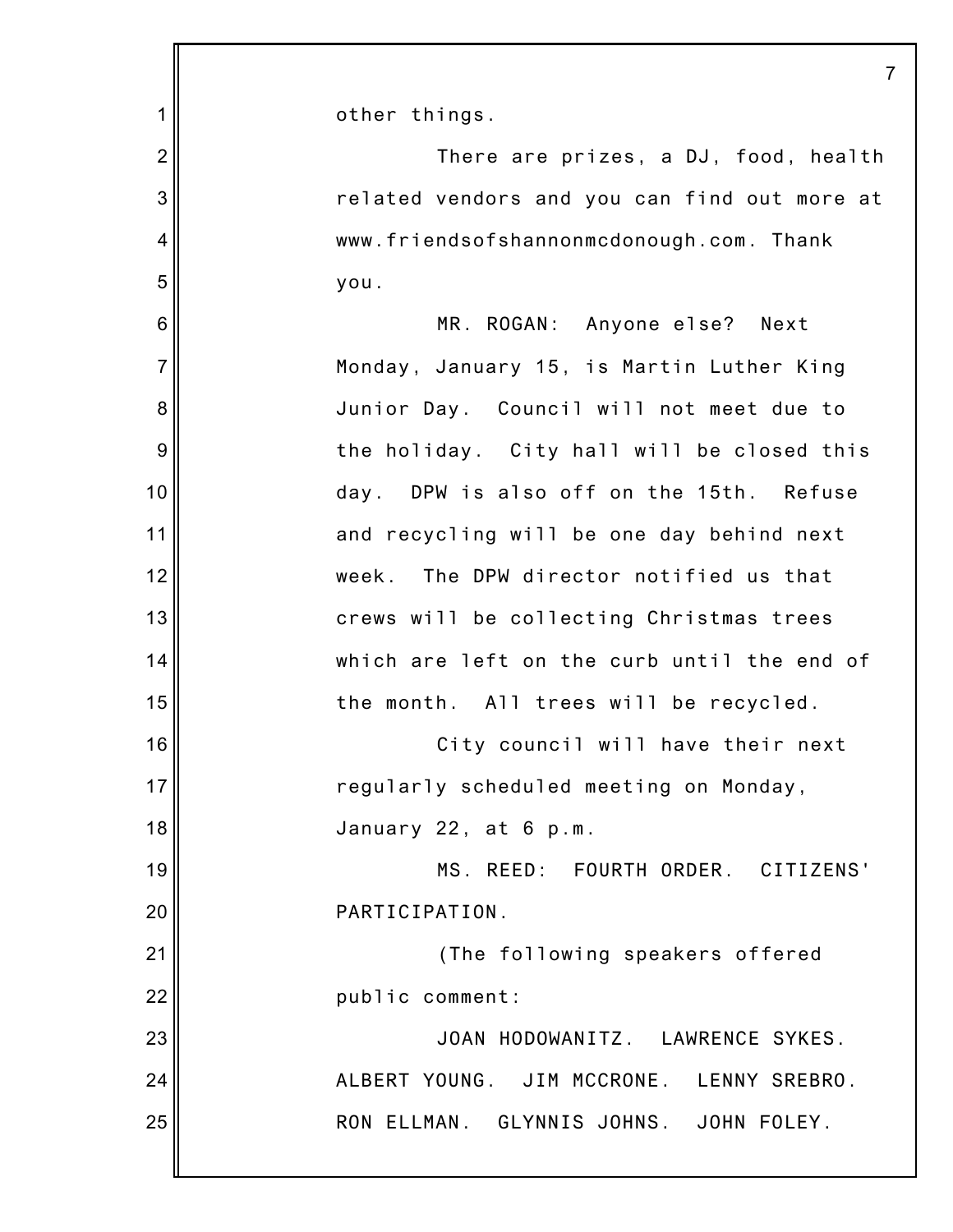|                | 8                                            |
|----------------|----------------------------------------------|
| 1              | LYNN LABROWSKI. DAVE DOBRZYN. MARIE          |
| $\overline{2}$ | SCHUMACHER.)                                 |
| 3              | MS. REED: FIFTH ORDER. 5-A.                  |
| 4              | MOTIONS.                                     |
| 5              | MR. ROGAN: Mr. Perry, any motions            |
| 6              | or comments?                                 |
| $\overline{7}$ | MR. PERRY: Yes, a few comments.              |
| 8              | The business administrator got in touch with |
| 9              | our office and, Ms. Jeffries, you will be    |
| 10             | happy, he agrees with the idea of using cell |
| 11             | towers lease funds to help infuse our much   |
| 12             | needed street sign project, so that's        |
| 13             | something that be will going forward in the  |
| 14             | near future. We don't have the nitty-gritty  |
| 15             | on it yet on how we are going to do it, but  |
| 16             | just spit balling it with fellow councilmen  |
| 17             | it feels like the best course of action      |
| 18             | being go to the areas of the city that       |
| 19             | actually need it the most and use the money  |
| 20             | as we get it from those funds to replace     |
| 21             | everything. So funding is always the most    |
| 22             | difficult thing so it seems like at least we |
| 23             | do have some infusion of the funds to get    |
| 24             | that project off the ground and running and  |
| 25             | then we just have to keep it going. It       |
|                |                                              |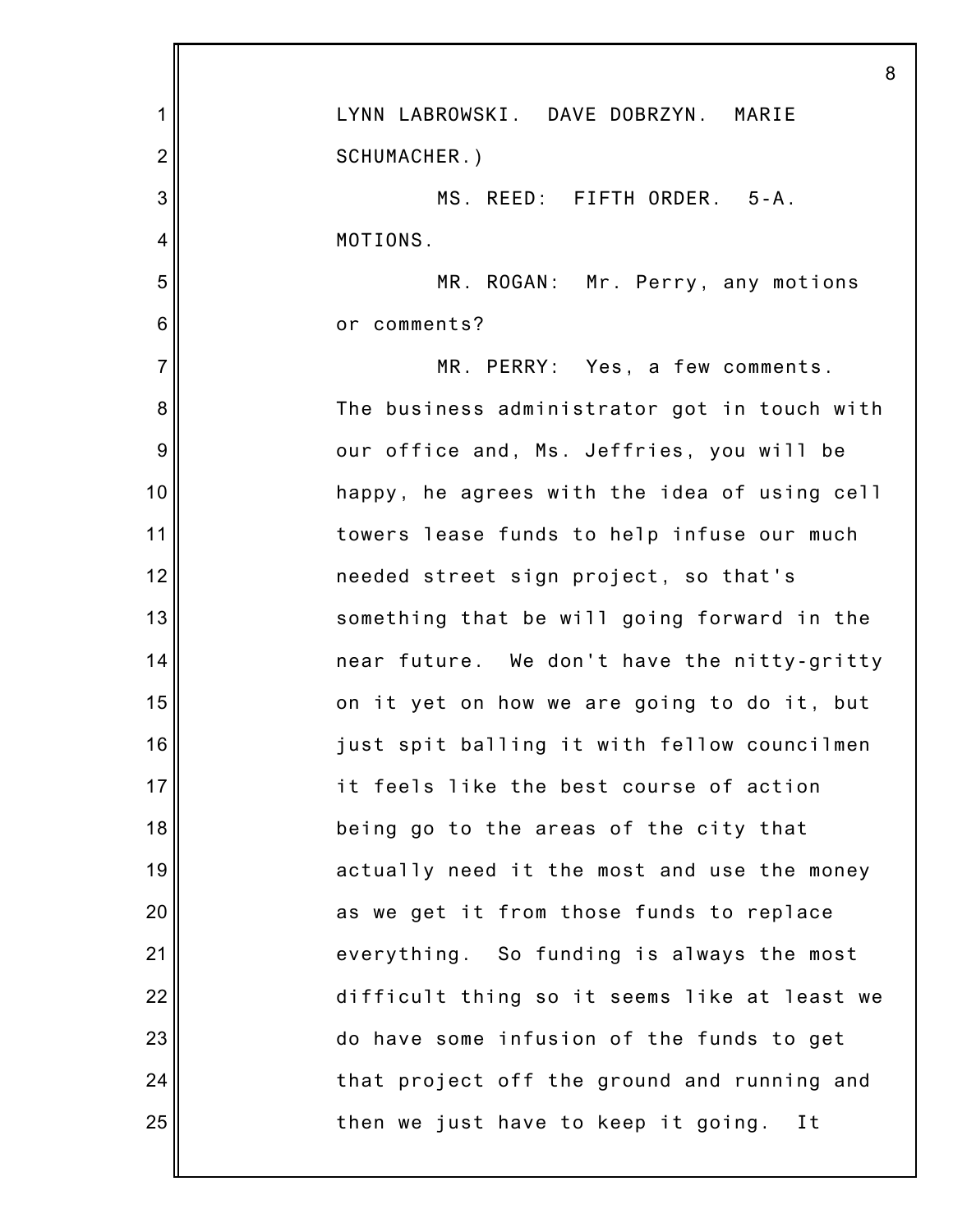|                | 9                                            |
|----------------|----------------------------------------------|
| 1              | seems like it's now getting down to the      |
| $\overline{2}$ | manpower and how we are going to implement   |
| 3              | it. Very happy with that.                    |
| 4              | Also, there will be -- I believe,            |
| 5              | Mr. Rogan, I forgot to bring this up in the  |
| 6              | caucus, you are going to be meeting with the |
| $\overline{7}$ | business administrator on refuse. If you     |
| 8              | could include in your meeting about credit   |
| 9              | card payments.                               |
| 10             | MR. ROGAN: Absolutely.                       |
| 11             | MR. PERRY: I know that our former            |
| 12             | BA Bulzoni said that's something that the    |
| 13             | city felt necessary to move forward to just  |
| 14             | help increase revenue and he was going to    |
| 15             | bring that back. I guess it was such an      |
| 16             | antiquated system to we have to get funds    |
| 17             | that city hall on the credit card payment    |
| 18             | plan was just it was going to be difficult   |
| 19             | to do, but we are a year into it now and     |
| 20             | that would be something I think would be     |
| 21             | beneficial for the city.                     |
| 22             | I want to thank on motions and Fifth         |
| 23             | Order it is, and I just want to thank        |
| 24             | Mr. and Mrs. Burns. They donated \$1,000 to  |
| 25             | the Scranton Fire Department. For those of   |
|                |                                              |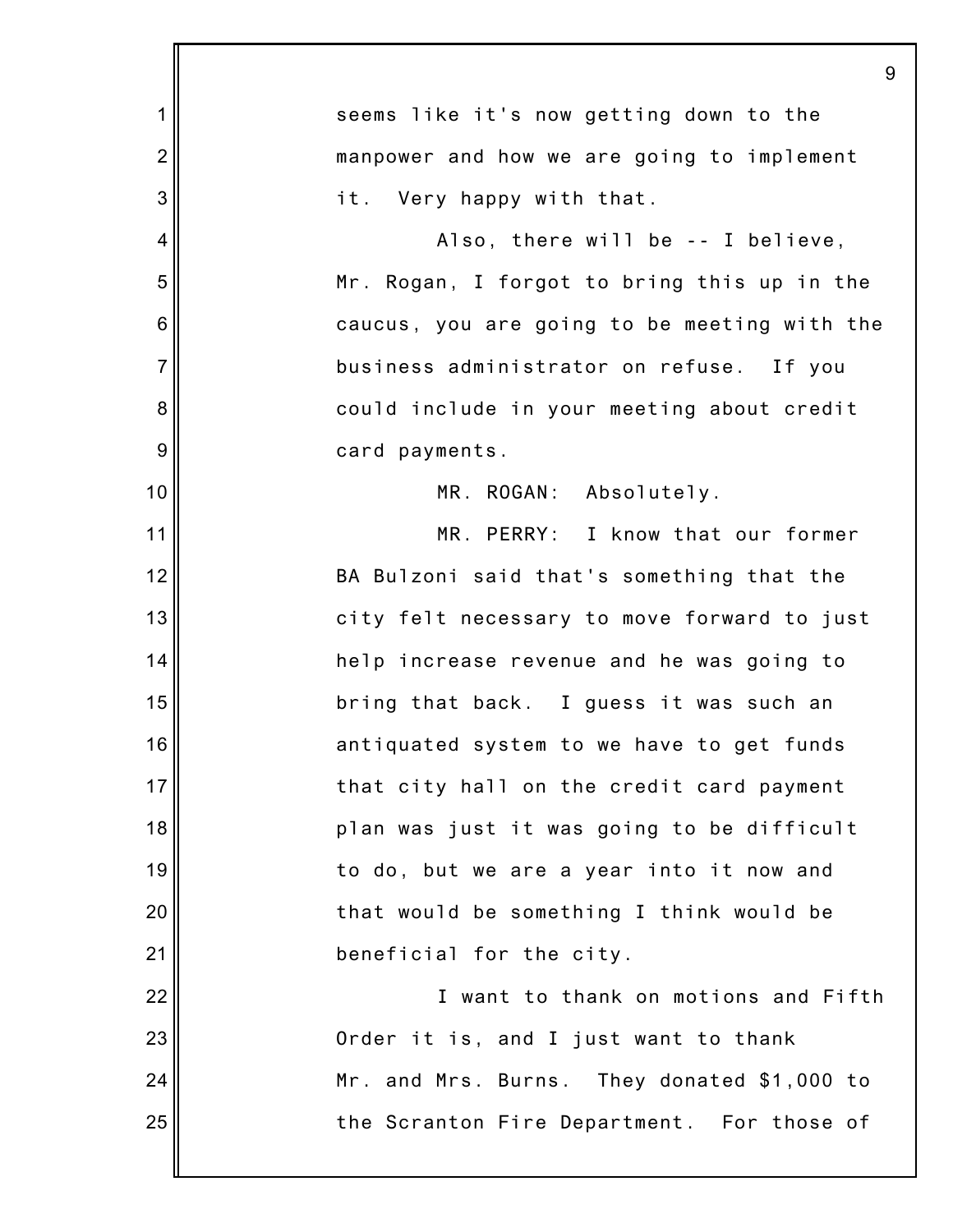you not familiar, their son Collin went missing for several hours and was found by the Scranton Police Department after search up in Montage Mountain. It was a very grave situation and he was found, he is safe and just to give their thanks and gratitude, which is absolutely not necessary, the family did donate \$1,000 to the Fire Department. We had a letter from Chief Pat Desarno and he intends to use that money for much needed equipment that the Fire Department needs.

1

2

3

4

5

6

7

8

9

10

11

12

13

14

15

16

17

18

19

20

21

22

23

24

25

Finally, oh the census was brought up, there was a question on the census. The census I do believe there is a good and - there is a good opportunity for a really properly accounted for census to really help the city, especially a city like Scranton and 2020 is going to be an important year. The Census Bureau plans, they are probably in the final stages of getting everything where they need. You can contact the Census Bureau at Census.gov. Our regional office for this area that takes care all of Pennsylvania and most of northeast is in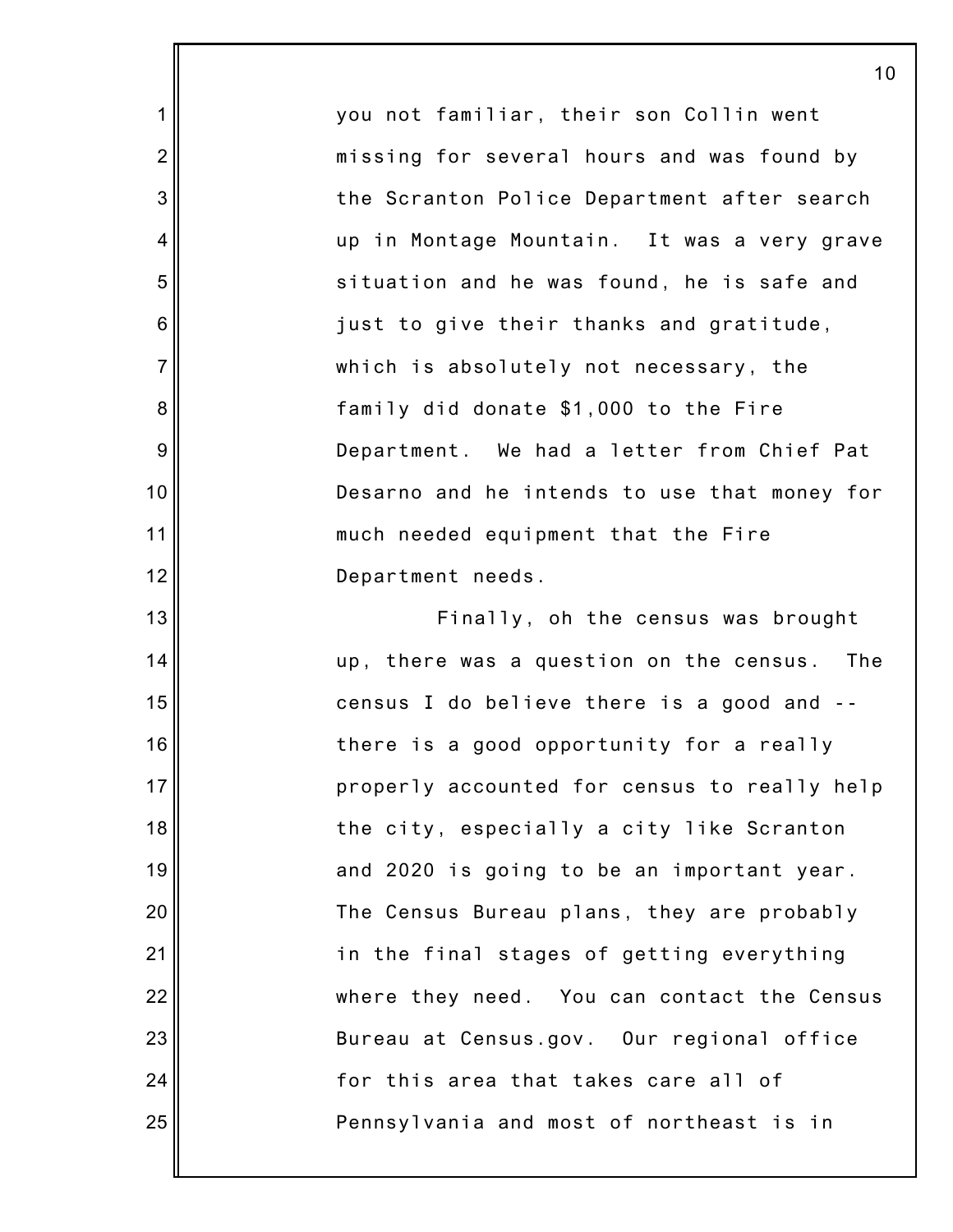Philadelphia, and you can contact their office off of that Census.gov page and they are doing hiring, they are always looking for volunteers, and if there was a subcommittee formed by the city to help the Census Bureau I'm all for that because anything we can do to help move that along and get more accurately accounted for the biggest funds count me in.

1

2

3

4

5

6

7

8

9

10

11

12

13

14

15

16

17

18

19

20

21

22

23

24

25

Finally, with that one question about the zoning, the zoning complaints, can we just make contact Mr. Sweeney just to give the council an update on the visit that he had there and see if there is any zoning infractions that are happening, what he found just so we can just get on the same page. If he gives us a call that can be his responsibility, put it in an e-mail or if it's a letter just make sure we are all copied on that and that way we are all on the loop and we can kind of get on the same page and see where we are at with it and we can from there. Do yo guys need these pictures back?

AUDIENCE MEMBER: No, you can keep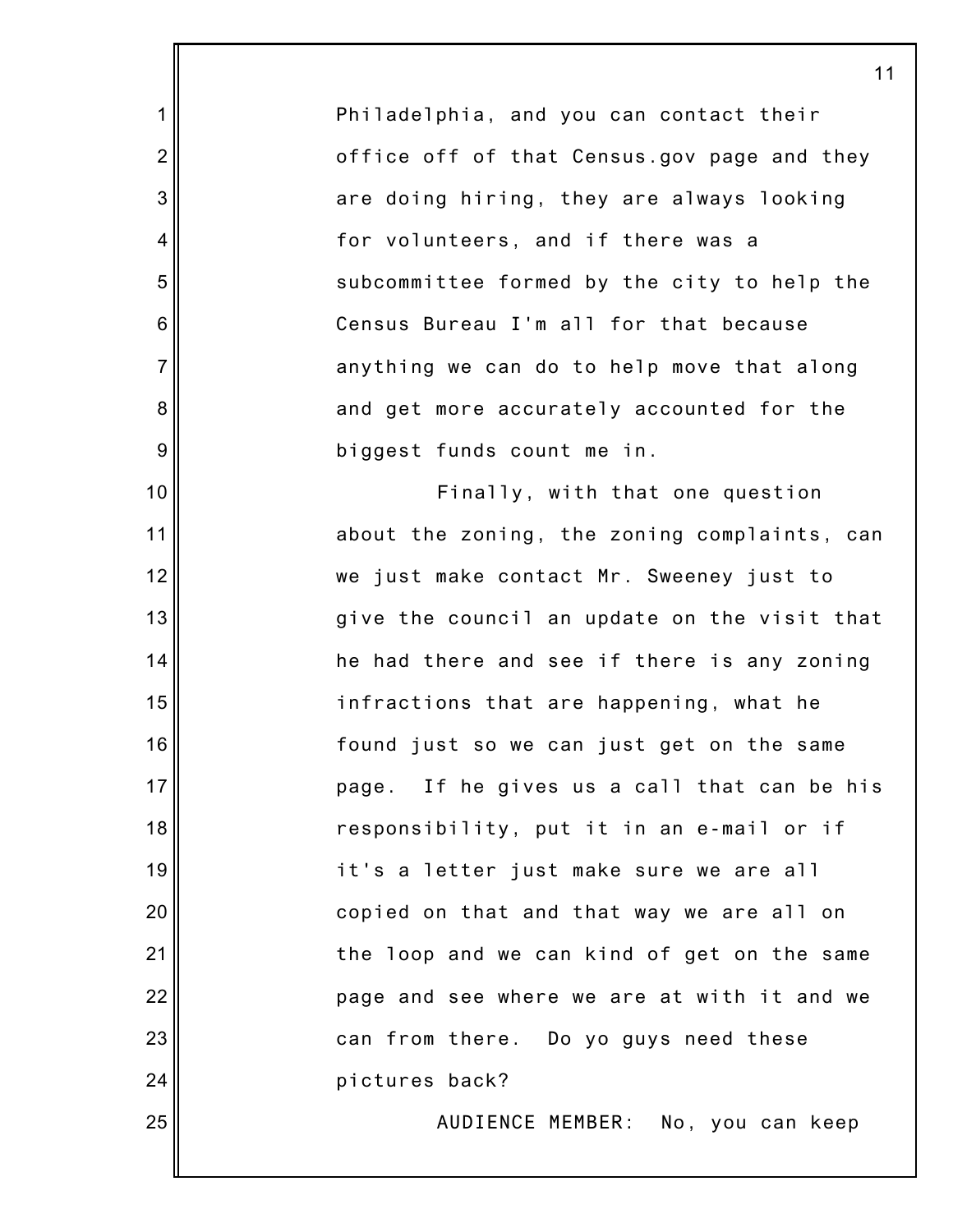1 2 3 4 5 6 7 8 9 10 11 12 13 14 15 16 17 18 19 20 21 22 23 24 25 them. MR. PERRY: Well, I'll keep them in our Clerk's Office that way if we need to refer to them again we'll keep them there. And that's all I have today, Mr. Rogan. MR. ROGAN: Thank you. Mr. Donahue, any motions or comments? MR. DONAHUE: The only comment I have at this time, Mrs. Reed, would you be able to get me a copy of the Reilly engineering report on the Young's property so I can review that, please? And that's all I have this evening. MR. ROGAN: Thank you. Mr. Evans, do you have any motions or comments? MR. EVANS: Thank you. First of all, I am very sorry to see the Youngs here again. I'm embarrassed, I'm ashamed that it's taken this long, that we are almost back to where we started from. There is no reason in the world that we can't have that meeting that you're requesting and have that meeting soon. So all of us are in concurrence with that, we are going to do everything we can and make that happen. I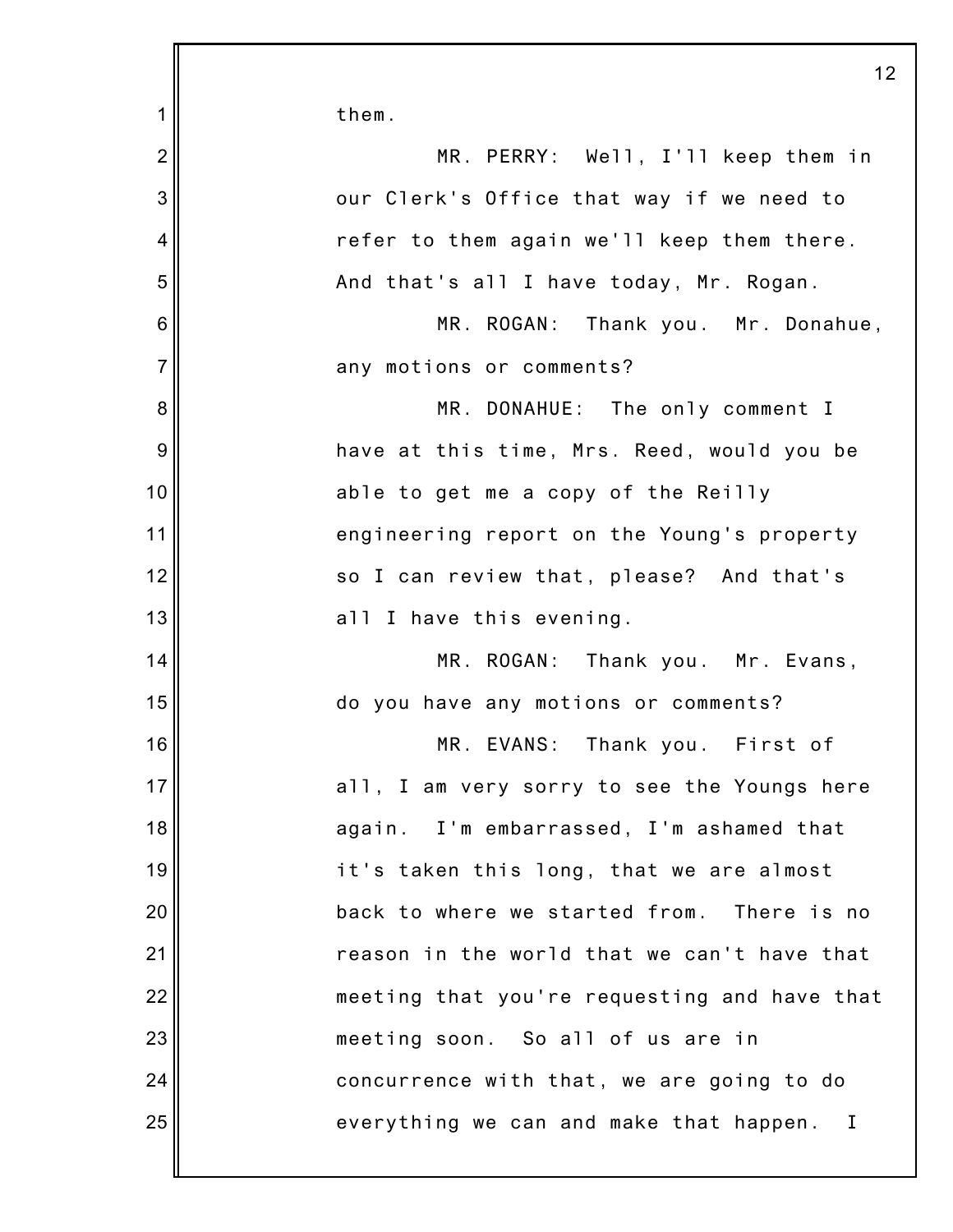|                | 13                                           |
|----------------|----------------------------------------------|
| 1              | think if reasonable people get together we   |
| $\overline{2}$ | will come to a reasonable solution and we    |
| 3              | will move on with this project and get it    |
| 4              | done for you.                                |
| 5              | Again, I'm sorry that you have to be         |
| 6              | here again after 18 months of all you have   |
| $\overline{7}$ | done to try to get this to a conclusion, but |
| 8              | hopefully we are almost there so I promise I |
| 9              | will do my best to get that meeting as soon  |
| 10             | as we can, and I'll let you know if I hear   |
| 11             | anything at all between now and next week.   |
| 12             | Earlier this evening, Council                |
| 13             | President Rogan signed a proxy that he       |
| 14             | appointed me as designee to the board that   |
| 15             | oversees NDC and ABM parking assets. Of      |
| 16             | course, that's something I have been very    |
| 17             | interested in since the agreement between    |
| 18             | the city and NDC was forged. I have          |
| 19             | appeared at the Scranton Parking Authority   |
| 20             | meetings to discuss this issue, my concerns  |
| 21             | and offer suggestions on parking. I met      |
| 22             | with principals of NDC and ABM on numerous   |
| 23             | occasions and I have strong opinions on the  |
| 24             | current rates within the parking garages as  |
| 25             | well as expanding and creating a better      |
|                |                                              |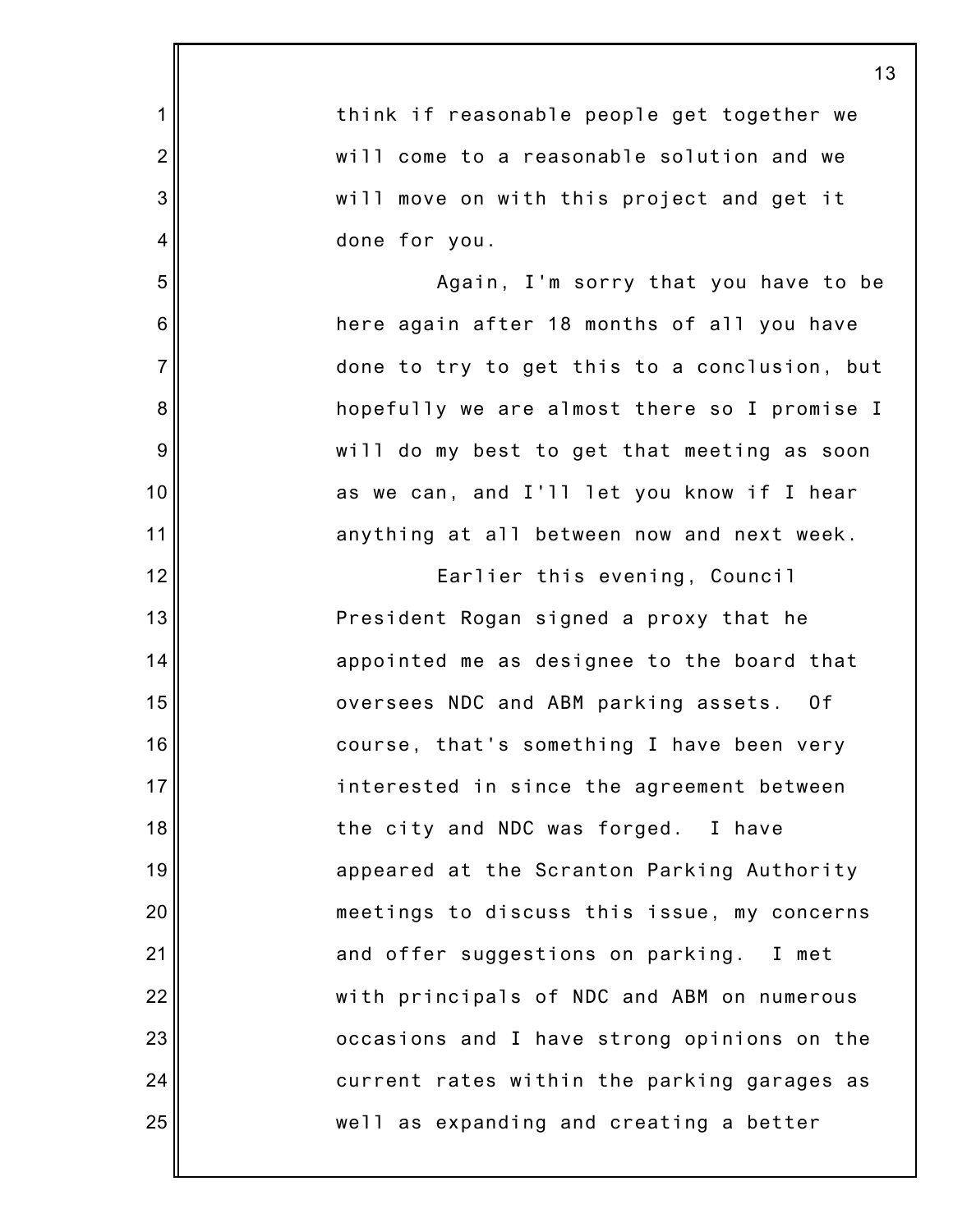|                | 14                                           |
|----------------|----------------------------------------------|
| 1              | system for on-street parking in the downtown |
| $\overline{2}$ | and other areas under NDC's purview.         |
| 3              | The walkability, vitality and growth         |
| 4              | of our downtown are very much linked with    |
| 5              | the progressive parking program, one that    |
| 6              | works and allows for a positive experience   |
| $\overline{7}$ | parking on the street as well as in the      |
| 8              | garages. I'm not only a city councilman,     |
| 9              | I'm a downtown resident. In one of those     |
| 10             | apartments that are vacant, by the way, to   |
| 11             | my knowledge, there is waiting list in       |
| 12             | almost every single building downtown for    |
| 13             | apartments just to make that point. But,     |
| 14             | again, I'm a downtown residents and I'm also |
| 15             | a parking garage customer so my perspective  |
| 16             | is not only unique but also relevant.        |
| 17             | After a slow start, I've seen                |
| 18             | progress made by NDC and ABM in the recent   |
| 19             | months, but the dialogue and conversation    |
| 20             | have to continue and it will. I would like   |
| 21             | to formally request, if my colleagues        |
| 22             | concur, that we ask ABM representatives and  |
| 23             | NDC representatives to come to a work        |
| 24             | session to discuss what they have done so    |
| 25             | far up-to-date and what's in store fro the   |
|                |                                              |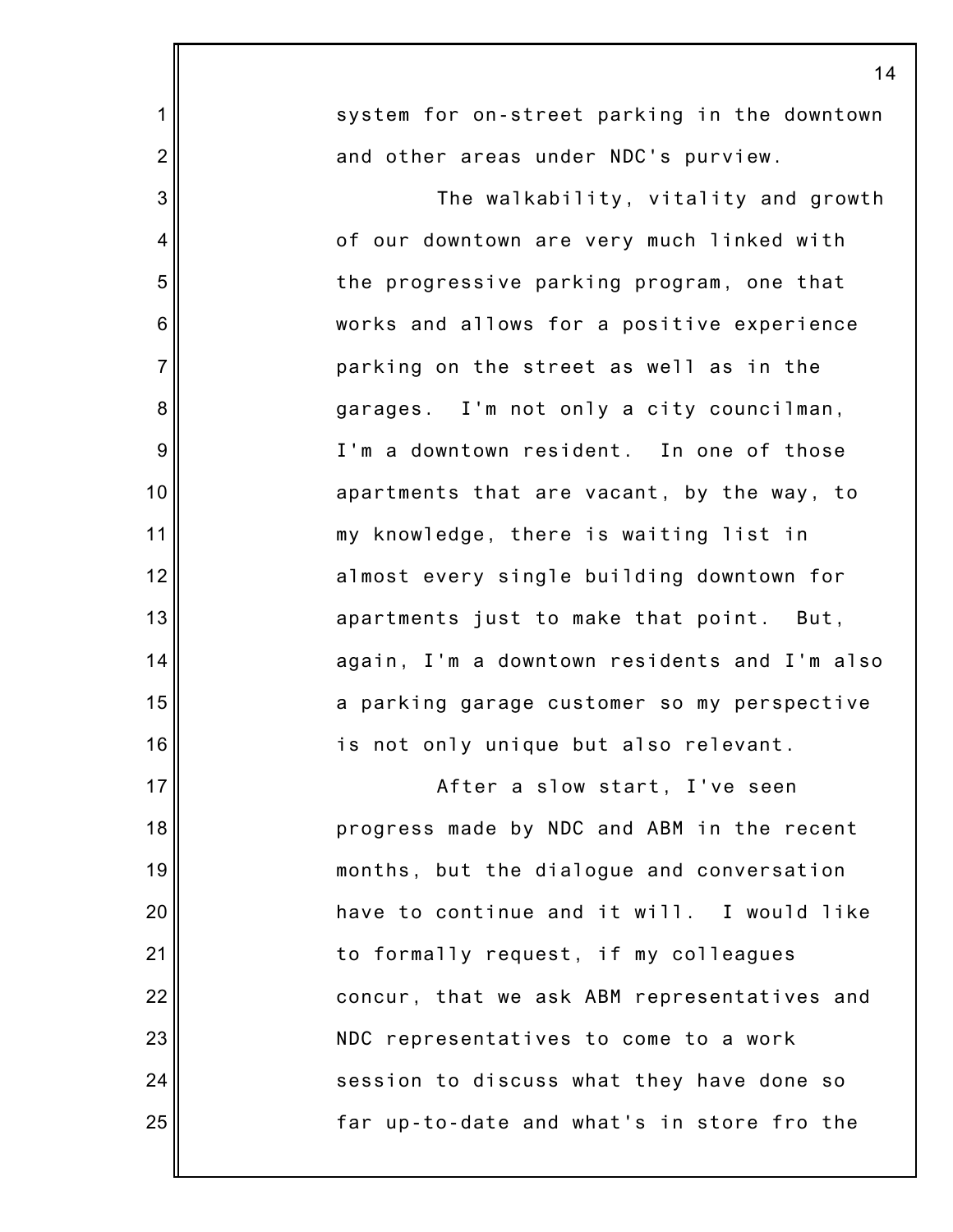|                | 15                                          |
|----------------|---------------------------------------------|
| 1              | future for the garages as well as on-street |
| $\overline{2}$ | parking, so if that's okay we'll send a     |
| 3              | letter out. I know Councilman Wechsler was  |
| 4              | initiating that, but I will take another    |
| 5              | step further out and contact them.          |
| 6              | MR. ROGAN: If we can add Solicitor          |
| $\overline{7}$ | Johns as well from the Parking Authority.   |
| 8              | MS. EVANS: Sure. Absolutely. Not            |
| 9              | a problem. Another issue, some of you       |
| 10             | remember my numerous comments quite a few   |
| 11             | years ago about a NIZ, which is the         |
| 12             | neighborhood improvement zone, which has    |
| 13             | completely turned around the Allentown      |
| 14             | business district. To date because of the   |
| 15             | designation over \$2 billion has been       |
| 16             | invested or will be invested in the         |
| 17             | designated areas of downtown Allentown and  |
| 18             | the Lehigh River corridor.                  |
| 19             | Another version of that is known as         |
| 20             | a CRIZ, or city revitalization and          |
| 21             | improvement zone, and Bethlehem has that    |
| 22             | designation as well, so two cities in the   |
| 23             | Lehigh Valley have that same designation.   |
| 24             | Because of the CRIZ designation completion  |
| 25             | is nearing on a six-story building, a mixed |
|                |                                             |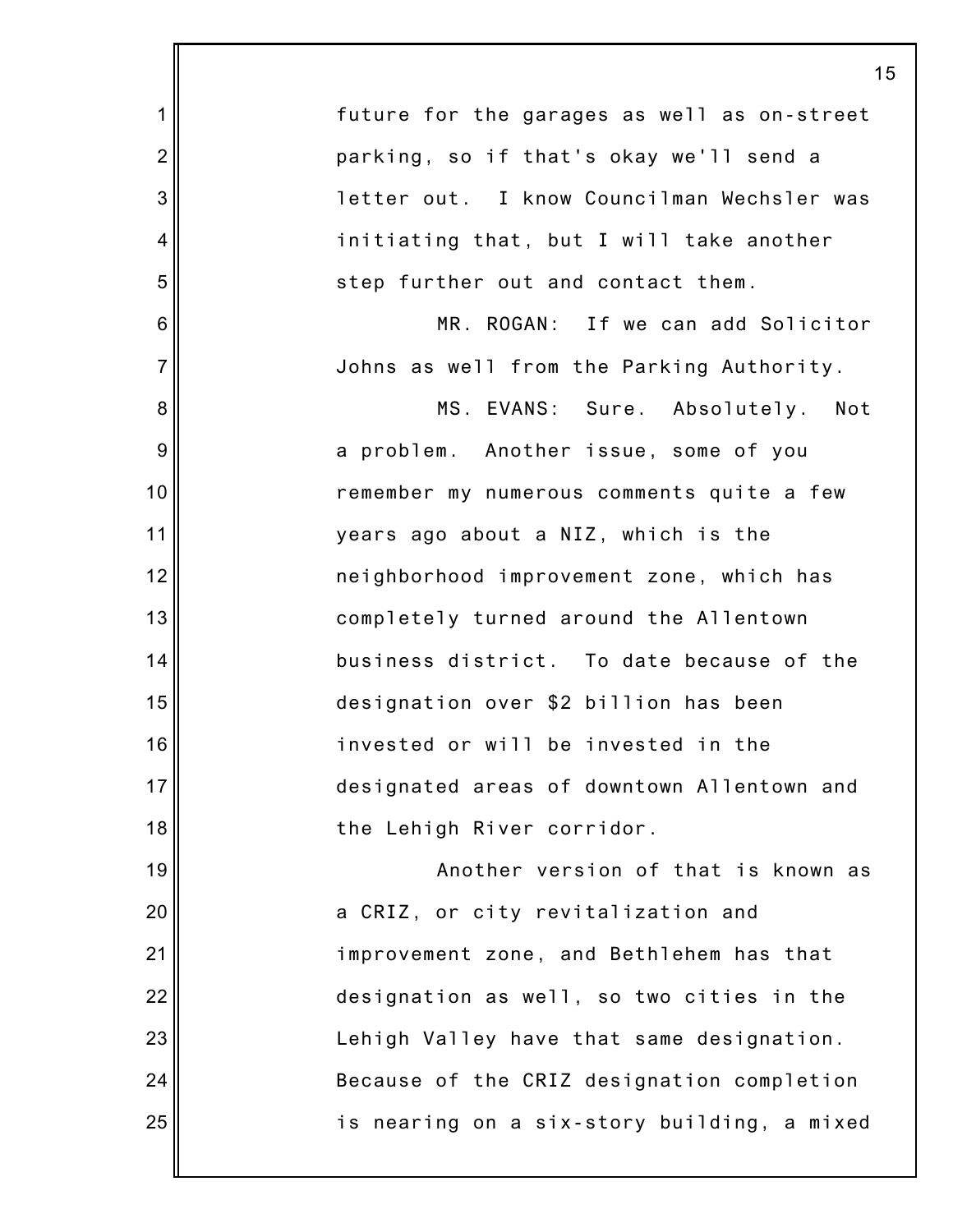use building in downtown Bethlehem called "A Gateway at Greenway Park." It's a \$20 million project, 127,000 square feet and it would not have happened without that CRIZ designation. As a reminder, Allentown is one city -- the only city that has a NIZ. Bethlehem and Lancaster currently have the CRIZ designations. The CRIZ was established to spur new growth in cities that have struggled to attract development. Helping to revive downtowns and create jobs for the residents of the area. The CRIZ is an area of 130 acres comprised of parcels designated by an authority to capture state and local taxes for the purpose of improving and development within that zone. Similar to a tax incremental finance

1

2

3

4

5

6

7

8

9

10

11

12

13

14

15

16

17

18

19

20

21

22

23

24

25

or TIF program, it is structured to protect the assisting state and local tax base while providing incremental funding for tax revenues based on the new growth generated over and above and established business baseline and new revenue generated in the zone by new businesses. The CRIZ allows certain state and local taxes generated by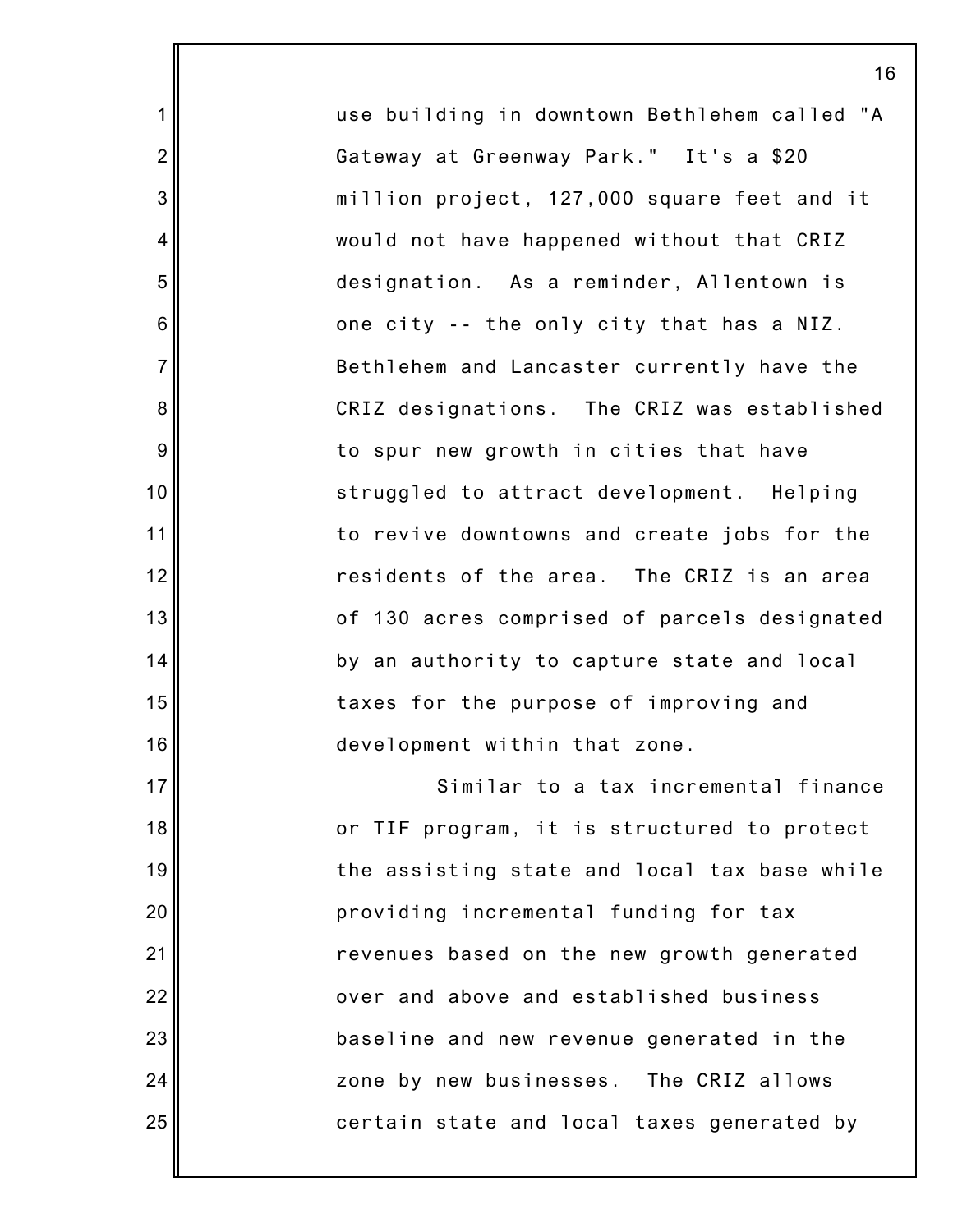|                | 17                                           |
|----------------|----------------------------------------------|
| 1              | the business in the zone to be used to be    |
| $\overline{2}$ | paid debt service, thereby spurring economic |
| 3              | development projects into that zone.         |
| $\overline{4}$ | So where do we stand on CRIZ? Well,          |
| 5              | I have been talking about this for about     |
| 6              | three years and as we exit Act 47 any        |
| $\overline{7}$ | success that will achieved post-Act 47 will  |
| 8              | be through growth, not maintaining the       |
| 9              | status quo, so it's important more than ever |
| 10             | that we begin to put into place those        |
| 11             | initiatives that will bring and maintain our |
| 12             | growth.                                      |
| 13             | So it's my understanding that much           |
| 14             | of the decision making on this issue lies    |
| 15             | squarely in the Governor's Office, so I      |
| 16             | would like to send a letter to the governor  |
| 17             | asking him to consider support a CRIZ        |
| 18             | designation for the City of Scranton.<br>I f |
| 19             | everyone concurs, or we are able to discuss  |
| 20             | it I'm glad to, but that's something I think |
| 21             | is very, very important. The governor has    |
| 22             | -- I'm not sure if it's because of the       |
| 23             | economical climate in Pennsylvania right now |
| 24             | he has been slow to expand the CRIZ, but     |
| 25             | again, we are the poster child for this as   |
|                |                                              |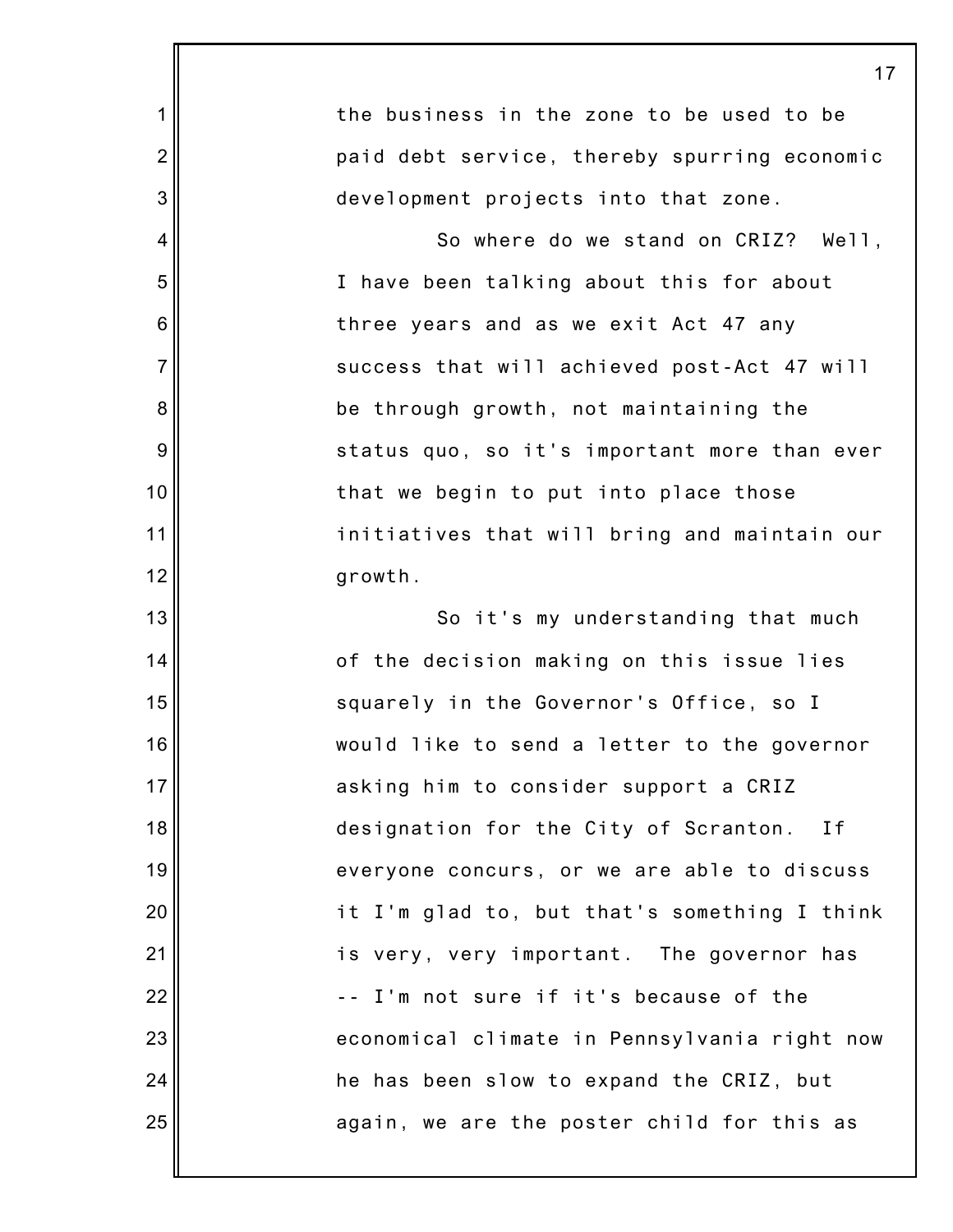1 2 3 4 5 6 7 8 9 10 11 12 13 14 15 16 17 18 19 20 21 22 23 24 25 18 we exit Act 47. So I'm hoping that he takes a good hard look at this and we can have a dialogue and conversation because it's that important for the City of Scranton as we enter, again, that time that we are going to be exiting Act 47. So that's all I have for tonight. MR. ROGAN: Thank you. Councilman Gaughan, do you have any motions or comments? MR. GAUGHAN: Yes, thank you. First of all, I just want to say that I disagree with not having a meeting next week and cancelling because of Martin Luther King day and I brought this up in the caucus. You know, I think we should reschedule that meeting. There is lot of holidays that fall on Mondays, and as Mrs. Schumacher correctly pointed out, there is a lot of important issues to discuss even if there is nothing on the agenda. I mean, we are getting sued by everybody and their brother, so I don't think that we should take meetings off because of holidays. You know, we take a few weeks off in August and I think that's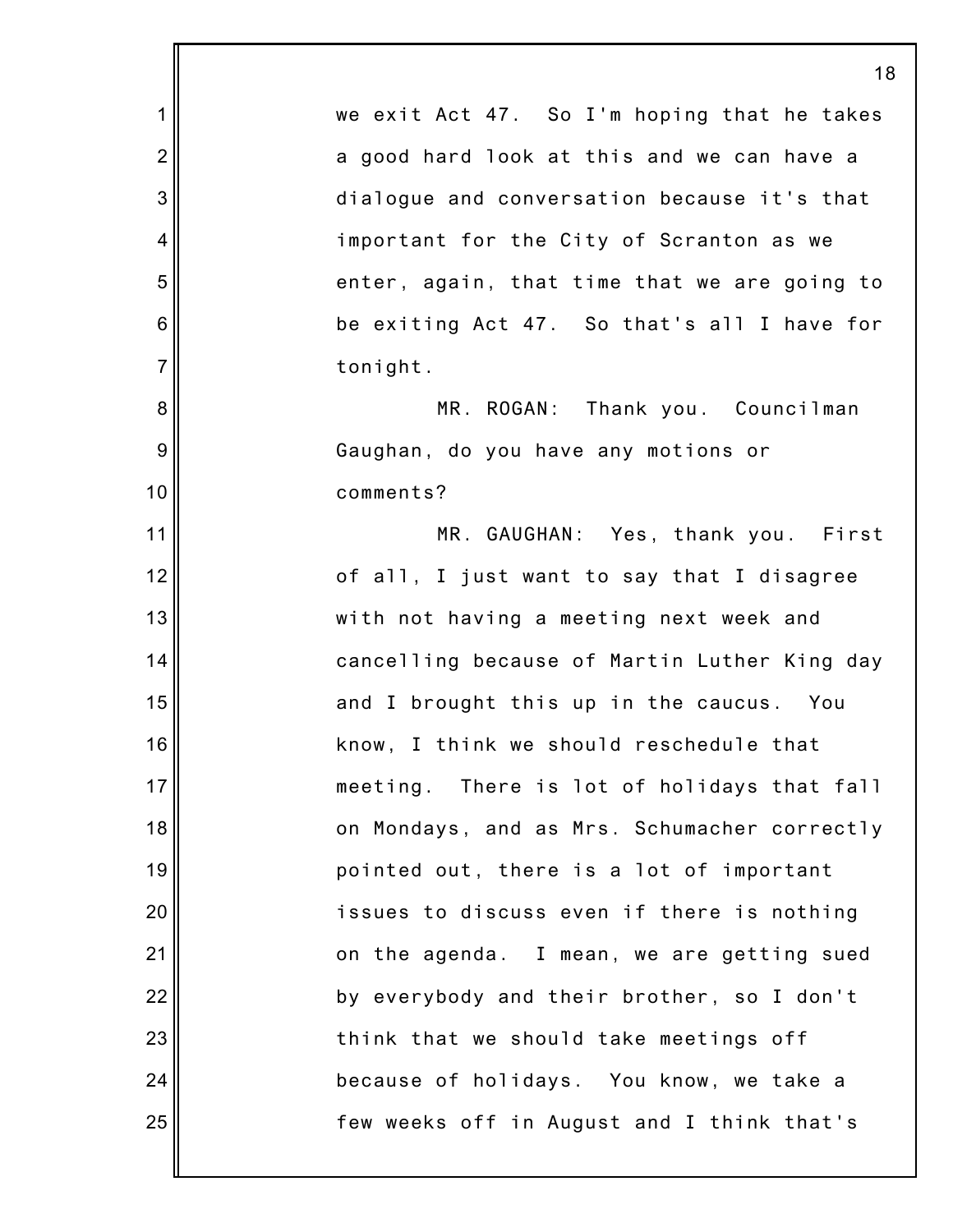enough.

1

2

3

4

5

6

7

8

9

10

11

12

13

14

15

16

17

18

19

20

21

22

23

24

25

Second thing, I just want to remind everyone that the DPW will be picking Christmas trees up today through the end of the month and they would ask that you do not put the Christmas trees in bags.

I also wanted to point out, just before Christmas in a December 16 article, I was kind of just astounded by it, the Scranton Sewer Authority is paying nearly \$40,000 to the DeNaples trucking firm for a bulldozer the agency rented last year but failed to return. The Authority, which had no written contract for the rental, it was done by way of verbal agreement, did not transfer the bulldozer rental agreement with N & L Transportation of Dunmore to the buyer of the sewer system Pennsylvania American Water in the December 29 closing of the sewer sale, said authority executive director and Solicitor Jason Shrive.

You know, there is a few issues with this. I requested from Mr. Shrive how many other verbal agreements are there currently and in the past? How many handshake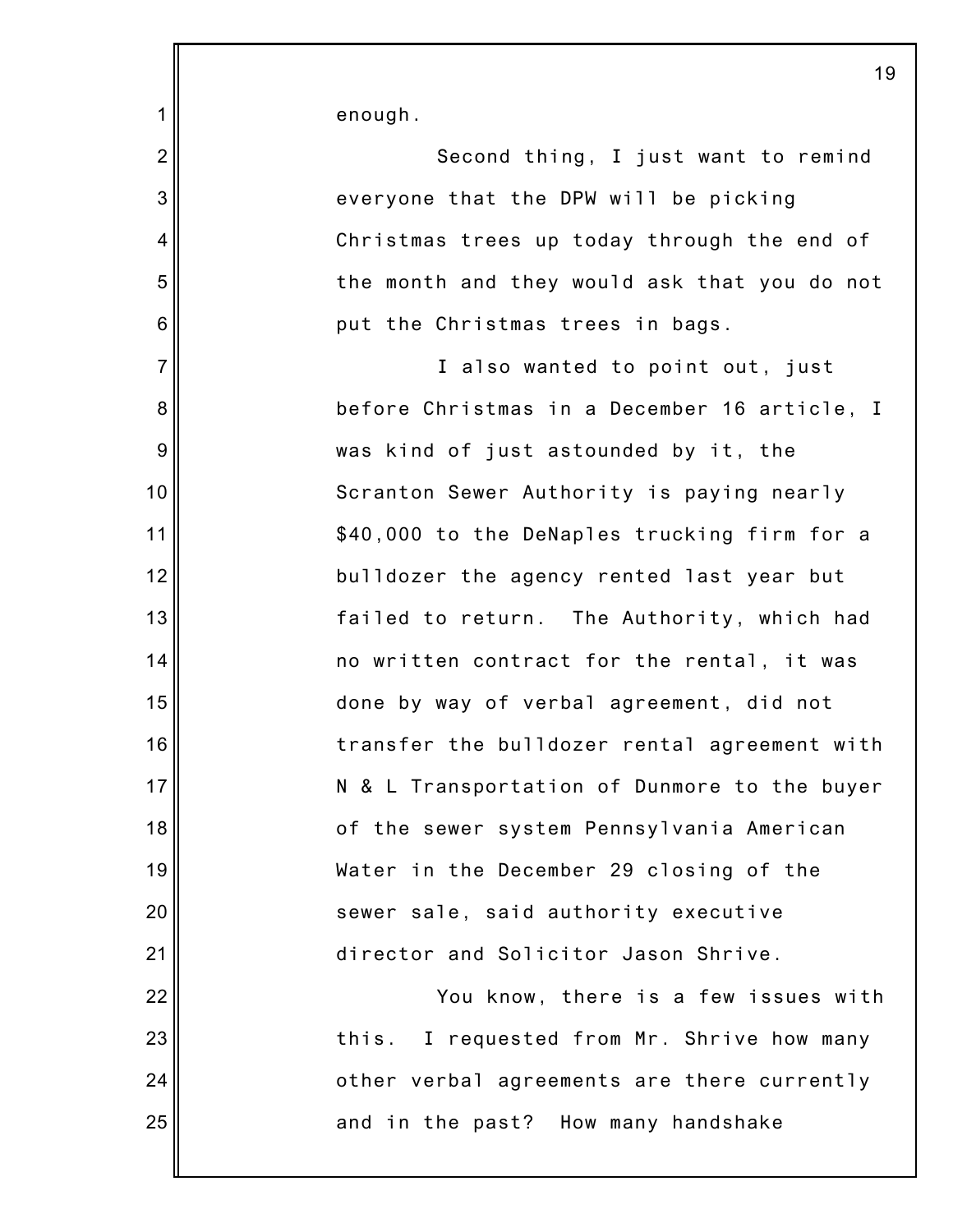|                | $\overline{2}$                               |
|----------------|----------------------------------------------|
| 1              | agreements, pat on the back agreements are   |
| $\overline{2}$ | there for \$40,000, and if a bulldozer could |
| 3              | slip through the cracks what else could slip |
| $\overline{4}$ | through the cracks?                          |
| 5              | You know, this is why months ago I           |
| 6              | sat up here and I was yelling at the top of  |
| $\overline{7}$ | my lungs in this room and in the room over   |
| 8              | there where they had the Sewer Authority     |
| 9              | meetings to bring the Auditor General in to  |
| 10             | audit the sale of the Sewer Authority. Lo    |
| 11             | and behold, a few months later a bulldozer,  |
| 12             | a big bulldozer, somehow falls through the   |
| 13             | cracks and guess what there is another       |
| 14             | verbal agreement. We saw a \$200,000 --      |
| 15             | actually a \$400,000 verbal agreement with   |
| 16             | Ned Abrahamsen, now we see a \$40,000 verbal |
| 17             | agreement for a bulldozer with N & L         |
| 18             | Transportation. So I would like to know      |
| 19             | from Mr. Shrive what other verbal agreements |
| 20             | are there and I would like to know that      |
| 21             | immediately.                                 |
| 22             | And I also ask, I have been asking           |
| 23             | for a number of items, I asked were RFPs     |
| 24             | issued for all of the mandated work          |
| 25             | performed by the Sewer Authority between     |
|                |                                              |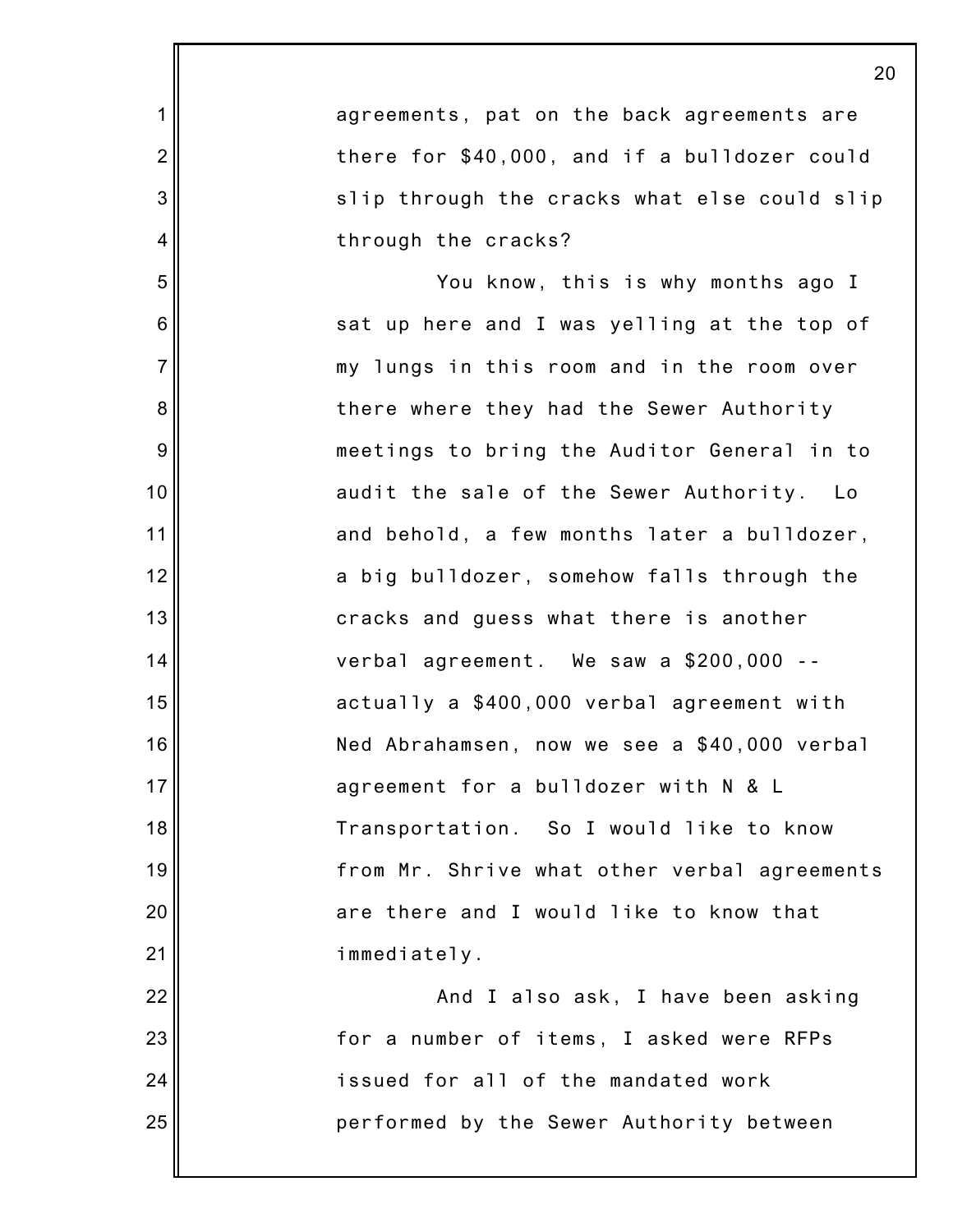December 2015 and December 2016, and I have been asking for a list of the companies that perform the mandated work assigned by the Authority. I have asked for this November 1, September 15, and I have yet to receive any of that information so we did submit another request.

1

2

3

4

5

6

7

8

9

10

11

12

13

14

15

16

17

18

19

20

21

22

23

24

25

In the caucus I brought up, I'd like to ask the Attorney General for an update on the review or investigation, whatever you want to call it, into the sale of the Sewer Authority. A number of months ago he had written Attorney General Josh Shapiro a letter to the editor in which he said that he was, you know, reviewing it, his office was taking a look at it and investigating it, it's been a few months now so I would like to know is there a timeline, what's going on with that.

Also, it's been brought up here the past few months and in tonight's meeting, but I am extremely concerned over the very real possibility that the city may lose one, if not more, of the lawsuits that have been brought against it and if that happens that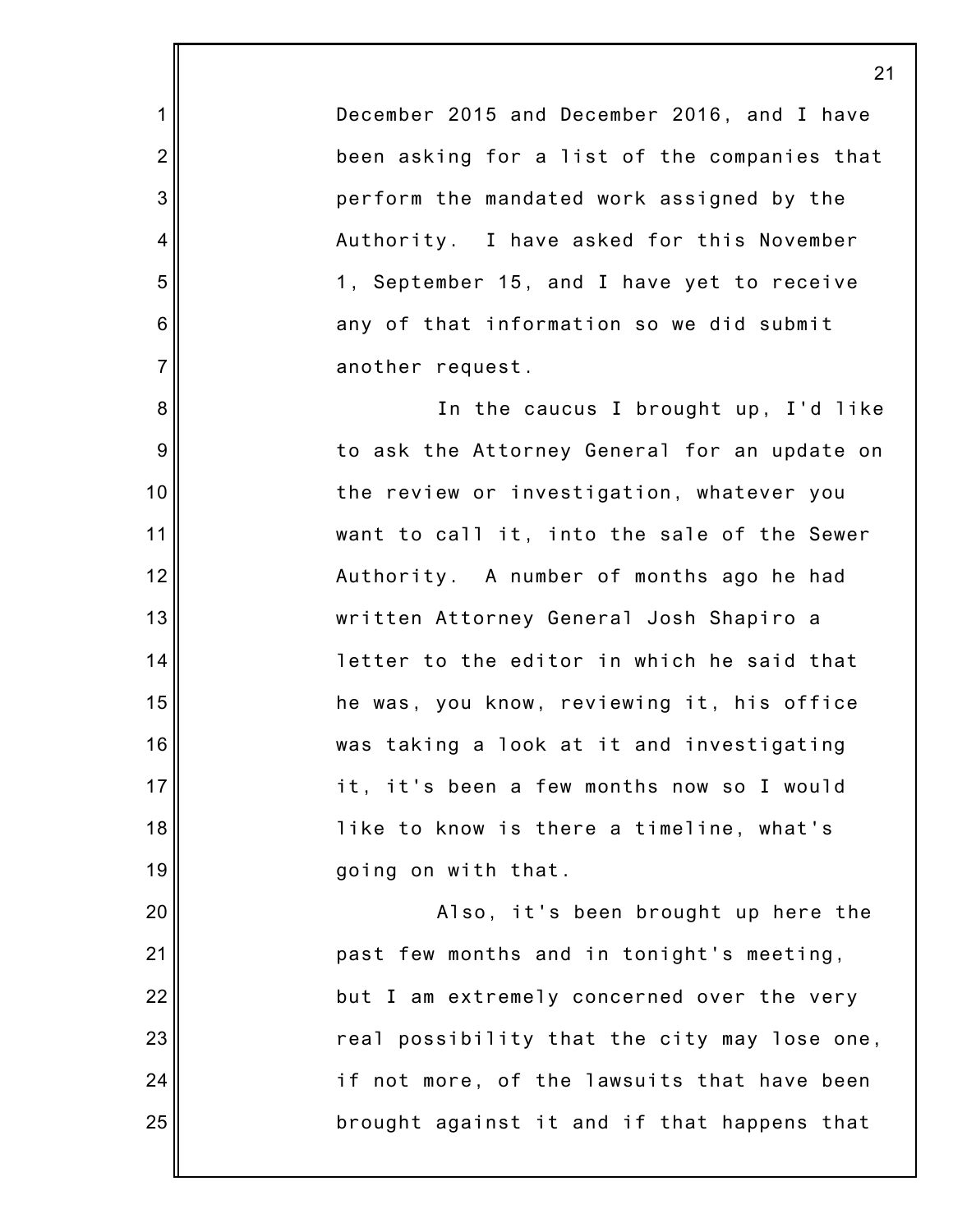will all be repeal the chances of the city exiting Act 47 and send us over a fiscal cliff. Act 511, where the Commonwealth Court just rejected the city's appeal, the trash lawsuit, which was just certified as a class action, the Scranton Sewer Authority where the legality of the whole entire deal has been called into question, and I'm not an attorney, but the state law seems to be very clear on the issue. The problem is we have already spent almost all of the proceeds, and rental registration.

1

2

3

4

5

6

7

8

9

10

11

12

13

14

15

16

17

18

19

20

21

22

23

24

25

So apparently we are having an executive session next week with the city solicitor and I'm going to interested to see what the mayor and his administration's Plan B is on this. My other concern is that we are going, or we already have or we are in process of depositing millions of dollars into the pension funds while we are still engaged in lawsuits by the police unions which could have devastating effects on the funds viability in we should lose these cases.

Now, I want to remind everybody what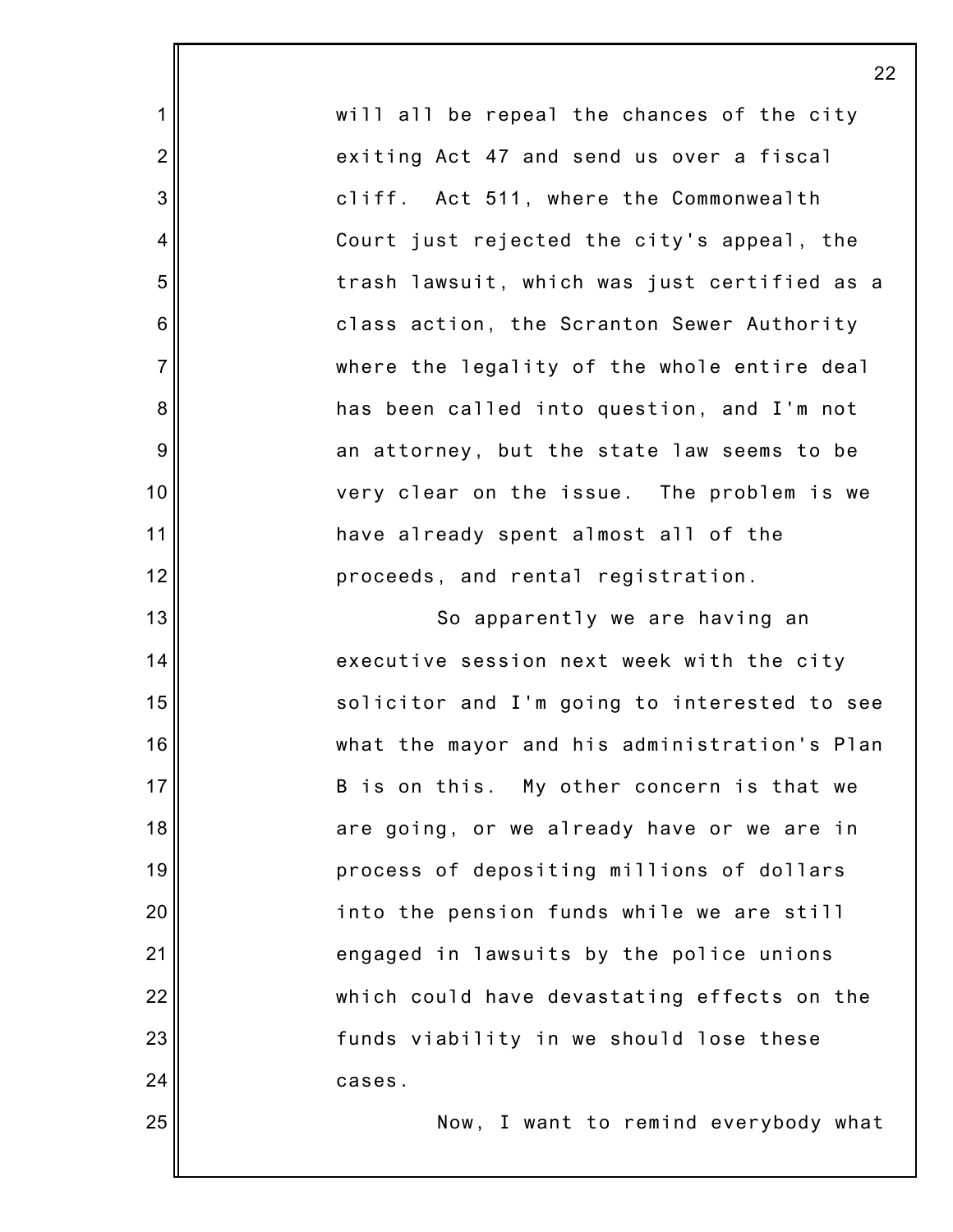these cases involved. The first one is a class action lawsuit brought in 2006 by retired police officers who are seeking recovery of longevity increases to which they contend they were entitled to in addition to their pension payment. If the plaintiffs are successful, there will be a material impact on the pension funds for police and fire firefighters. The city believes and is confident that it will prevail on the merits with respect to this litigation, however, given the size of the class involved and the number of years in question in the event the litigation has decided in a manner adverse to the city, the impact on the pension funds for police and firefighters would be material. So that's number one. Number two, the Fraternal Order of Police has filed a grievance regarding the retirement age required under the police pension fund. The FOP is taking the position that there is no age requirement as

23

1

2

3

4

5

6

7

8

9

10

11

12

13

14

15

16

17

18

19

20

21

22

23

24

25

sustained, the actuarial calculation will

a result. If the FOP's position is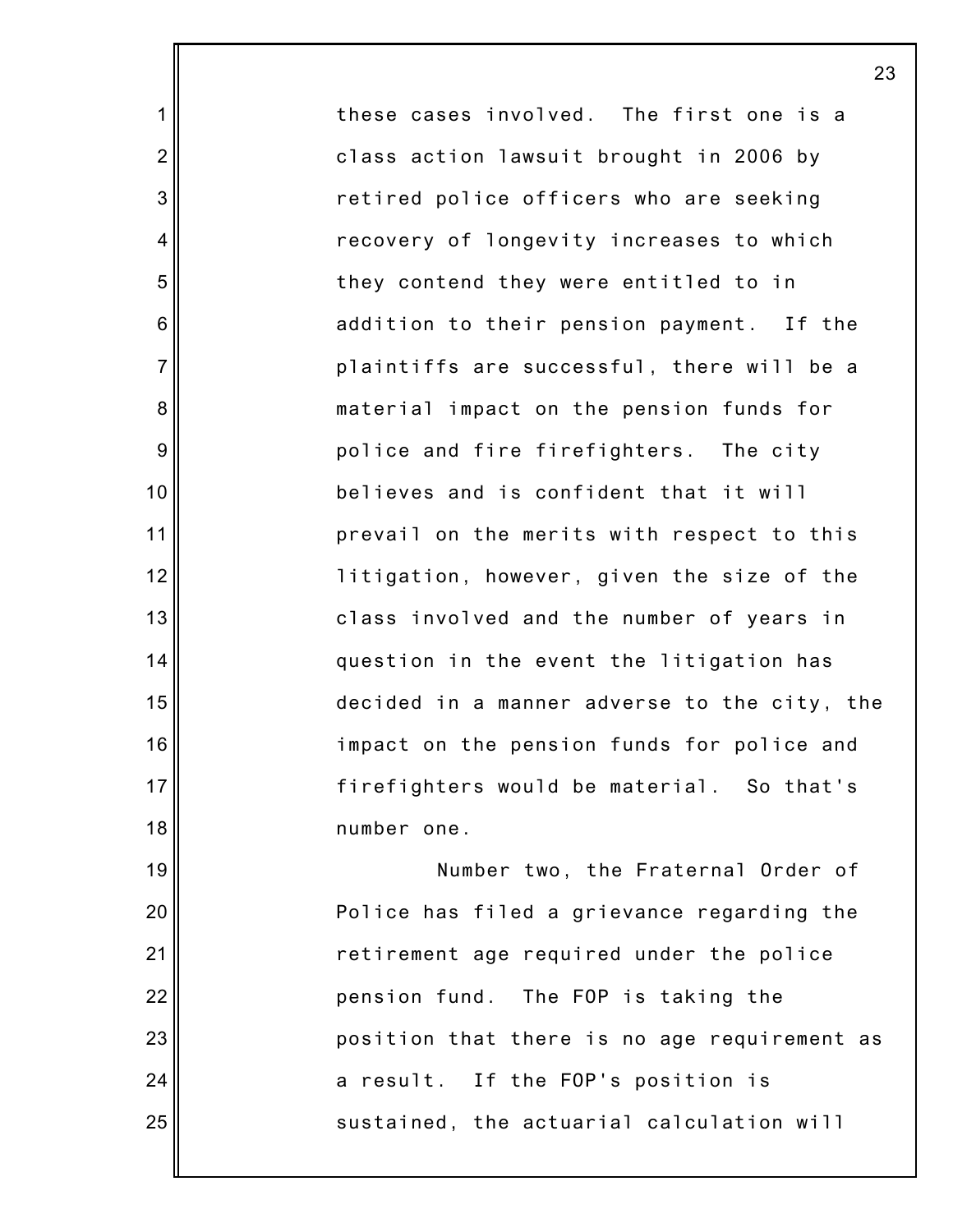require a substantial increase in the city's annual pension contribution for the police fund. The grievance has been heard by an arbiter and the city and the FOP are awaiting the arbitration decision. If the matter is decided in a manner adverse to the city, the impact on the police pension fund could be material.

1

2

3

4

5

6

7

8

9

10

11

12

13

14

15

16

17

18

19

20

21

22

23

24

25

So even on top of the other lawsuits that I just mentioned if we lose one of these, and we don't have the best success in court in arbitration, we are throwing all of this money into the pension fund and these two lawsuits could take us right back where we started.

So the mayor has said to rely on the lawyers. I said this before, that's one of the scariest statements I have ever heard since I have been on council. We should be having serious conversations about this and what we are going to do in the very likely event we come out on the bottom of one of these suits. The answer cannot be to go back to the taxpayers again and ask them for a bail out. Thank you.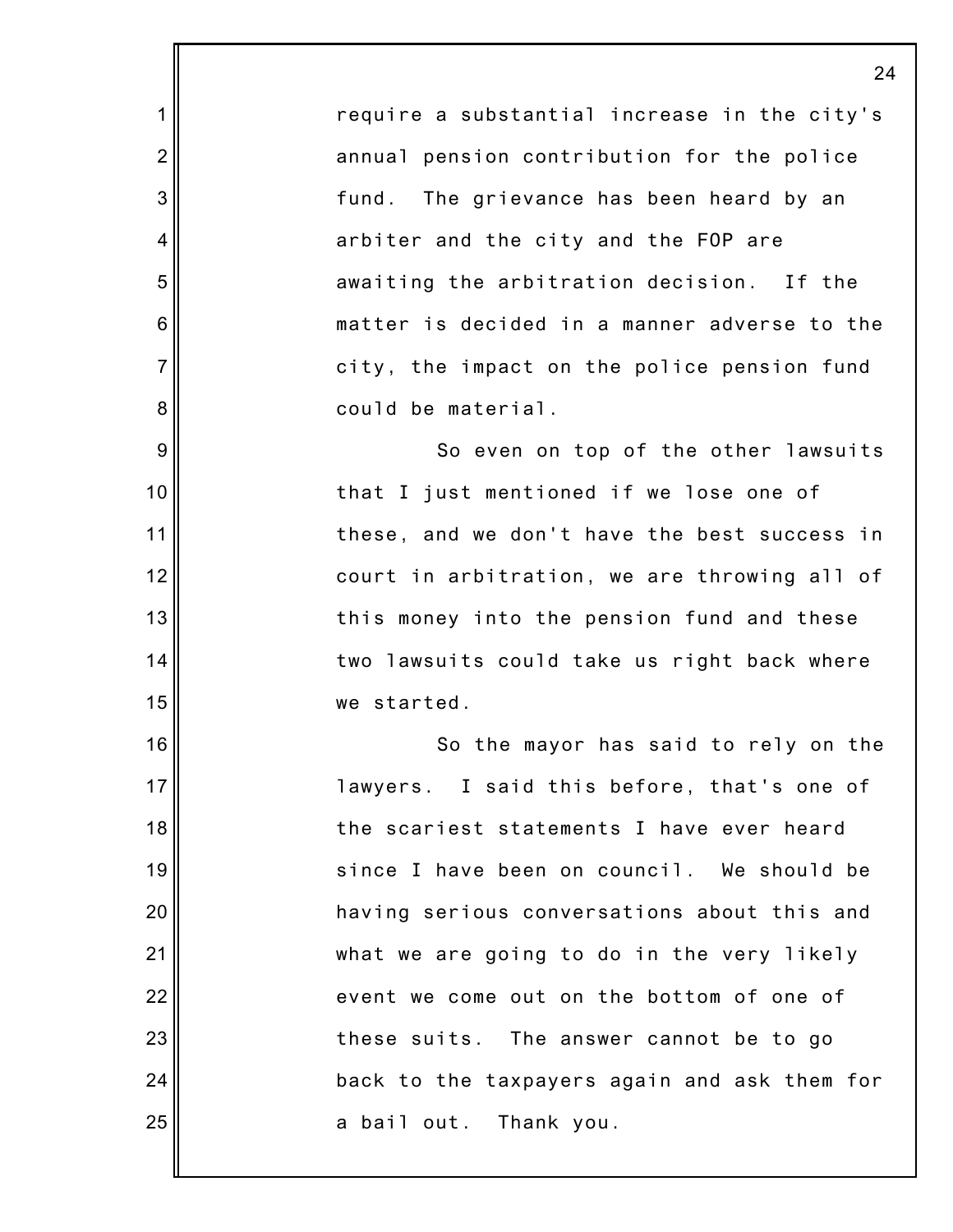|                 | 25                                           |
|-----------------|----------------------------------------------|
| $\mathbf 1$     | MR. ROGAN: Thank you. Just one               |
| $\overline{2}$  | brief comment following up on what           |
| 3               | Councilman Evans mentioned, past council     |
| $\overline{4}$  | president Joe Wechsler did serve on the      |
| 5               | advisory board for the Parking Authority and |
| $6\phantom{1}6$ | Councilman Evans did reach out to me a few   |
| $\overline{7}$  | weeks ago expressing an interest to serve as |
| 8               | my proxy for my position and as a resident   |
| 9               | of the downtown and a member -- and a patron |
| 10              | of the garages, Councilman Evans does have a |
| 11              | little more perspective on the condition of  |
| 12              | the garages than anyone sitting on this      |
| 13              | board, so I will forward to looking with him |
| 14              | in that respect and, you know, I think will  |
| 15              | work very well on that. So I just wanted to  |
| 16              | just to follow up on that item.              |
| 17              | As was mentioned, we are having a            |
| 18              | meeting, a very large meeting on Friday      |
| 19              | regarding garbage fee billing and rental     |
| 20              | registration issues, so there is -- I mean,  |
| 21              | I'll have a lot more to say on that at next  |
| 22              | week's meeting and I do appreciate the       |
| 23              | suggestion Councilman Perry regarding the    |
| 24              | credit card billing. The city is behind the  |
| 25              | times when it comes to electronic payments.  |
|                 |                                              |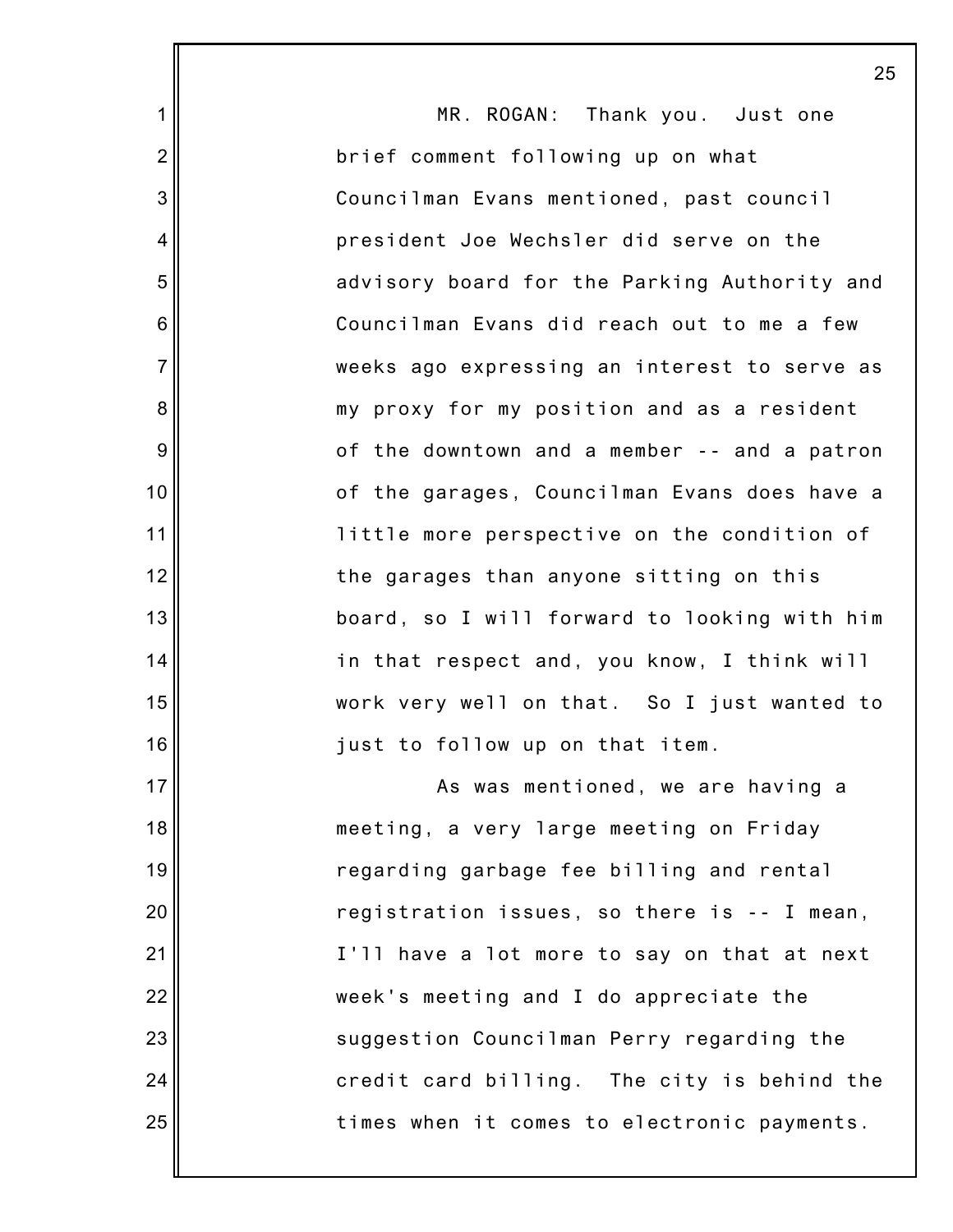|                | 26                                           |
|----------------|----------------------------------------------|
| 1              | That's definitely something that we need to  |
| $\overline{2}$ | get caught up on. That is it tonight.        |
| 3              | Thank you.                                   |
| 4              | MS. REED: 5-B. FOR INTRODUCTION - A          |
| 5              | RESOLUTION - ACCEPTING A ONE THOUSAND        |
| 6              | (\$1,000.00) DOLLAR DONATION FROM MR. AND    |
| $\overline{7}$ | MRS. JOHN BURNS PRESENTED TO THE CITY OF     |
| 8              | SCRANTON FIRE DEPARTMENT IN APPRECIATION FOR |
| 9              | THE RESCUE OF THEIR SON.                     |
| 10             | MR. ROGAN: At this time, I'll                |
| 11             | entertain a motion that Item 5-B be          |
| 12             | introduced into its proper committee.        |
| 13             | MR. PERRY: So moved.                         |
| 14             | MR. EVANS: Second.                           |
| 15             | MR. ROGAN: On the question? All              |
| 16             | those in favor of introduction signify by    |
| 17             | saying aye.                                  |
| 18             | MR. PERRY: Aye.                              |
| 19             | MR. DONAHUE: Aye.                            |
| 20             | MR. EVANS: Aye.                              |
| 21             | MR. GAUGHAN: Aye.                            |
| 22             | MR. ROGAN: Aye. Opposed? The ayes            |
| 23             | have it and so moved.                        |
| 24             | MS. REED: 5-C. FOR INTRODUCTION -            |
| 25             | A RESOLUTION - APPOINTMENT OF BRIAN FALLON,  |
|                |                                              |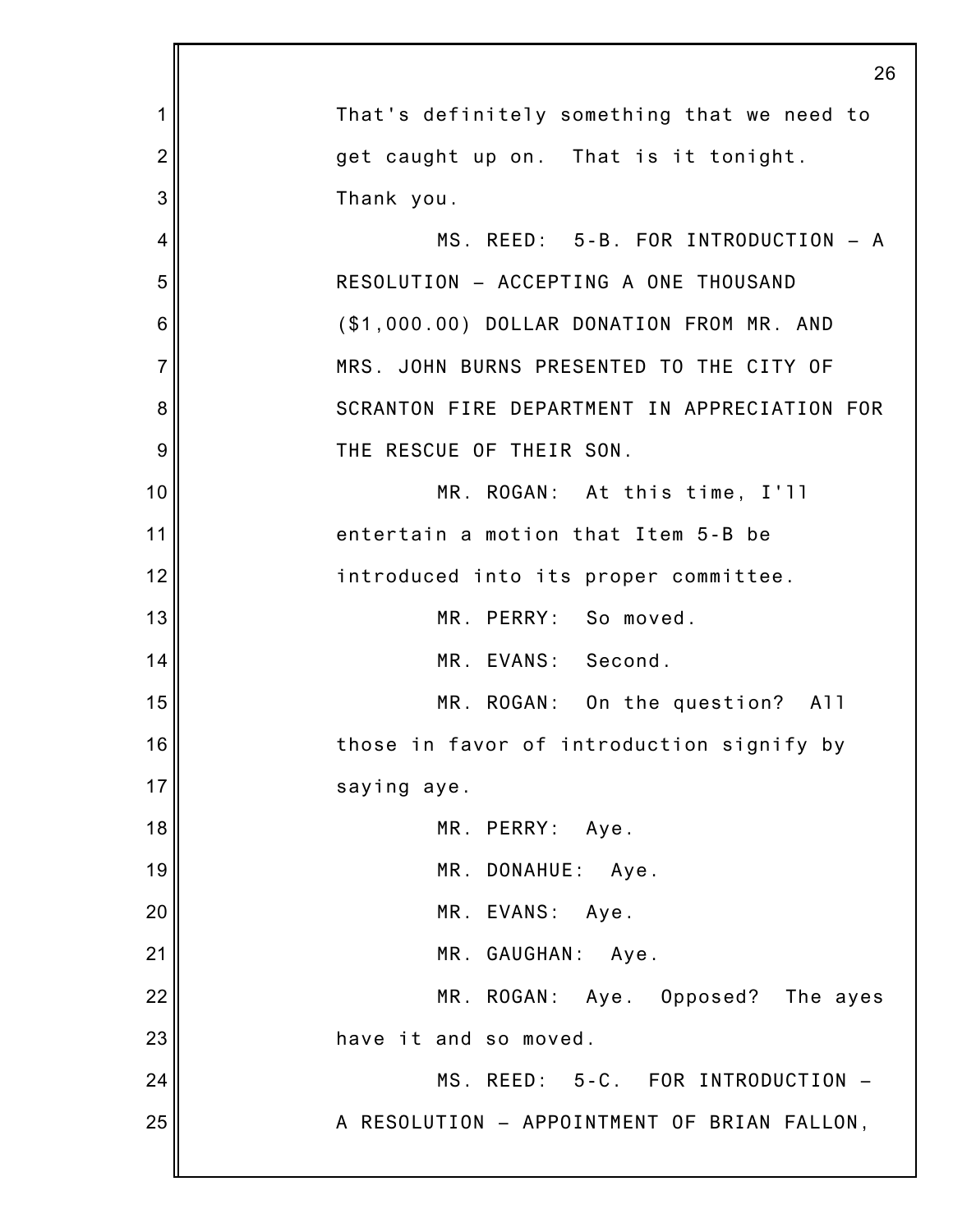|                | 27                                           |
|----------------|----------------------------------------------|
| 1              | 719 RIVER STREET, SCRANTON, PENNSYLVANIA,    |
| $\overline{2}$ | 18505 TO THE POSITION OF DIRECTOR OF THE     |
| 3              | DEPARTMENT OF PARKS AND RECREATION EFFECTIVE |
| 4              | JANUARY 1, 2018.                             |
| 5              | MR. ROGAN: At this time, I'll                |
| 6              | entertain a motion that Item 5-C be          |
| $\overline{7}$ | introduced into its proper committee.        |
| 8              | MR. PERRY: So moved.                         |
| 9              | MR. EVANS: Second.                           |
| 10             | MR. ROGAN: On the question?                  |
| 11             | MR. GAUGHAN: Yes, on the question,           |
| 12             | I just want to wish Mr. Fallon the best of   |
| 13             | luck in his new position and in dealing with |
| 14             | him over the last four years he has been     |
| 15             | nothing but professional and I think will    |
| 16             | continue to do a great job for the city.     |
| 17             | MS. EVANS: On the question, I would          |
| 18             | agree with that. I have known Brain          |
| 19             | forever, since he was born probably, and the |
| 20             | entire Fallon family, they are great people, |
| 21             | Joanne and Jack, his parents. I have seen    |
| 22             | Brian did a great job so far I think this is |
| 23             | a wise move to create a position back into   |
| 24             | the budget and he is the right person for it |
| 25             | and so I'm looking forward to some real      |
|                |                                              |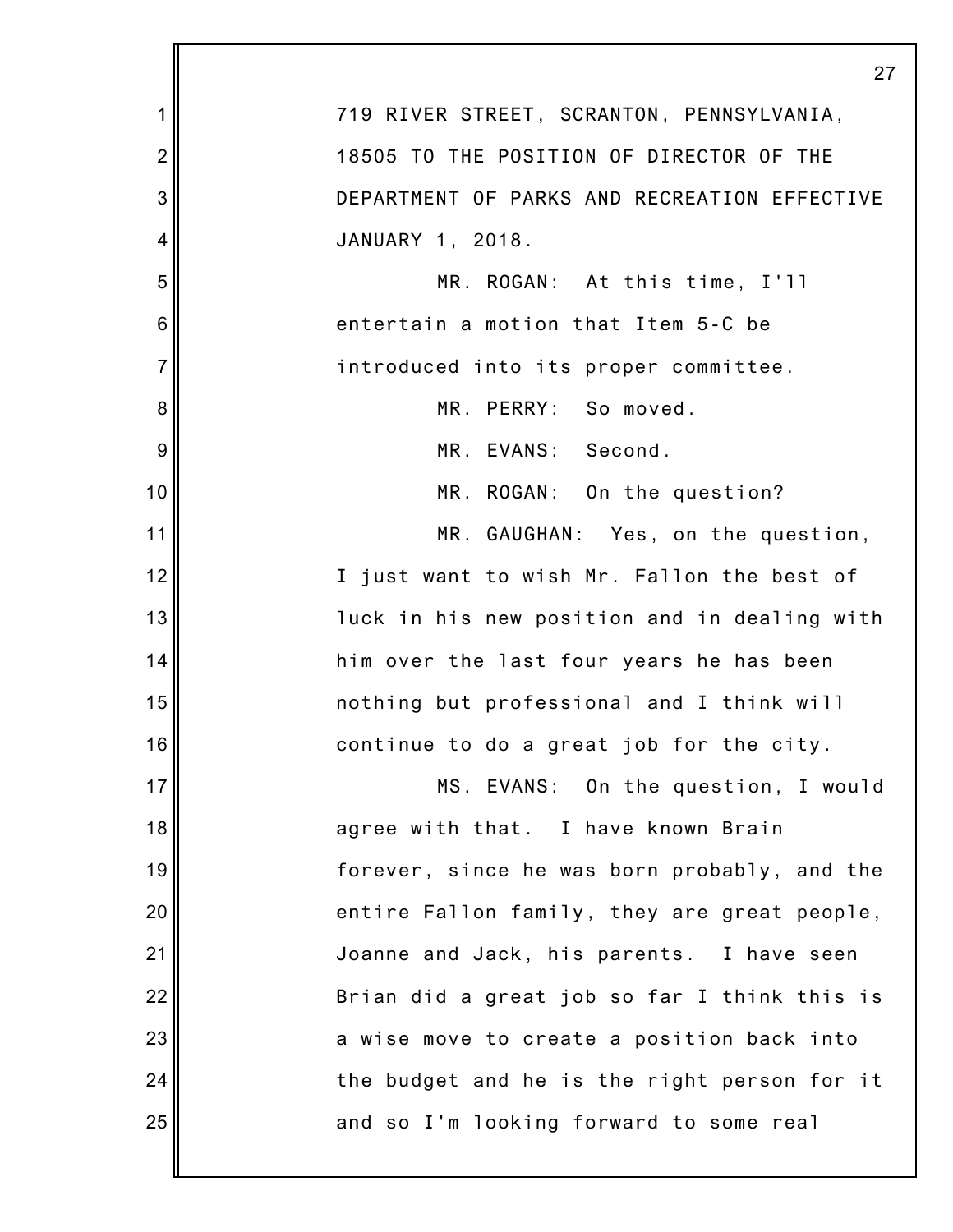|                | 28                                           |
|----------------|----------------------------------------------|
| 1              | positive results in our park system.         |
| $\overline{2}$ | MR. PERRY: Yes, on the question, I           |
| 3              | agree with both councilmen on that, I spoke  |
| 4              | with Mr. Fallon this week and he is excited  |
| 5              | to get to work and this really will free up  |
| 6              | his time to dedicate it on all the needs     |
| $\overline{7}$ | that the parks have, which are plenty,       |
| 8              | including taking care of our tree house that |
| 9              | is in need of repair, so he is up for the    |
| 10             | challenge and definitely the best person for |
| 11             | the job.                                     |
| 12             | MR. ROGAN: All those in favor                |
| 13             | signify by saying aye.                       |
| 14             | MR. PERRY: Aye.                              |
| 15             | MR. DONAHUE: Aye.                            |
| 16             | MR. EVANS: Aye.                              |
| 17             | MR. GAUGHAN: Aye.                            |
| 18             | MR. ROGAN: Aye. Opposed? The ayes            |
| 19             | have it and so moved.                        |
| 20             | MS. REED: SIXTH ORDER. 6-A. NO               |
| 21             | BUSINESS AT THIS TIME.                       |
| 22             | SEVENTH ORDER. 7-A. NO BUSINESS AT           |
| 23             | THIS TIME.                                   |
| 24             | If there is no further business,             |
| 25             | I'll entertain a motion to adjourn.          |
|                |                                              |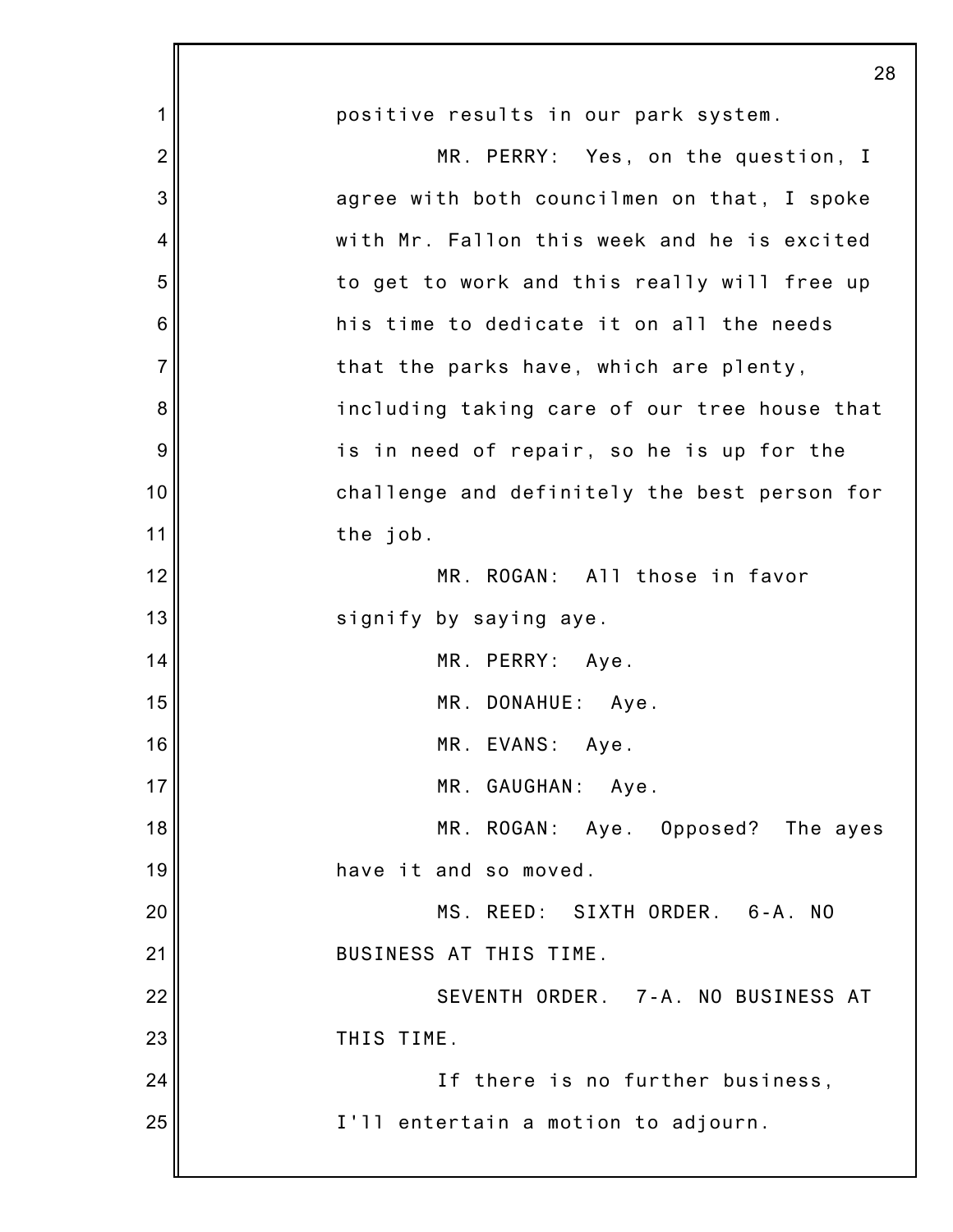|                  |  |            |                                  | 29 |
|------------------|--|------------|----------------------------------|----|
| 1                |  | MR. PERRY: | Motion to adjourn.               |    |
| $\overline{c}$   |  |            | MR. ROGAN: Meeting is adjourned. |    |
| 3                |  |            |                                  |    |
| $\overline{4}$   |  |            |                                  |    |
| 5                |  |            |                                  |    |
| $6\phantom{1}6$  |  |            |                                  |    |
| $\overline{7}$   |  |            |                                  |    |
| $\boldsymbol{8}$ |  |            |                                  |    |
| 9                |  |            |                                  |    |
| 10               |  |            |                                  |    |
| 11               |  |            |                                  |    |
| 12               |  |            |                                  |    |
| 13               |  |            |                                  |    |
| 14               |  |            |                                  |    |
| 15               |  |            |                                  |    |
| 16               |  |            |                                  |    |
| 17               |  |            |                                  |    |
| 18               |  |            |                                  |    |
| 19               |  |            |                                  |    |
| 20               |  |            |                                  |    |
| 21               |  |            |                                  |    |
| 22               |  |            |                                  |    |
| 23               |  |            |                                  |    |
| 24               |  |            |                                  |    |
| 25               |  |            |                                  |    |
|                  |  |            |                                  |    |